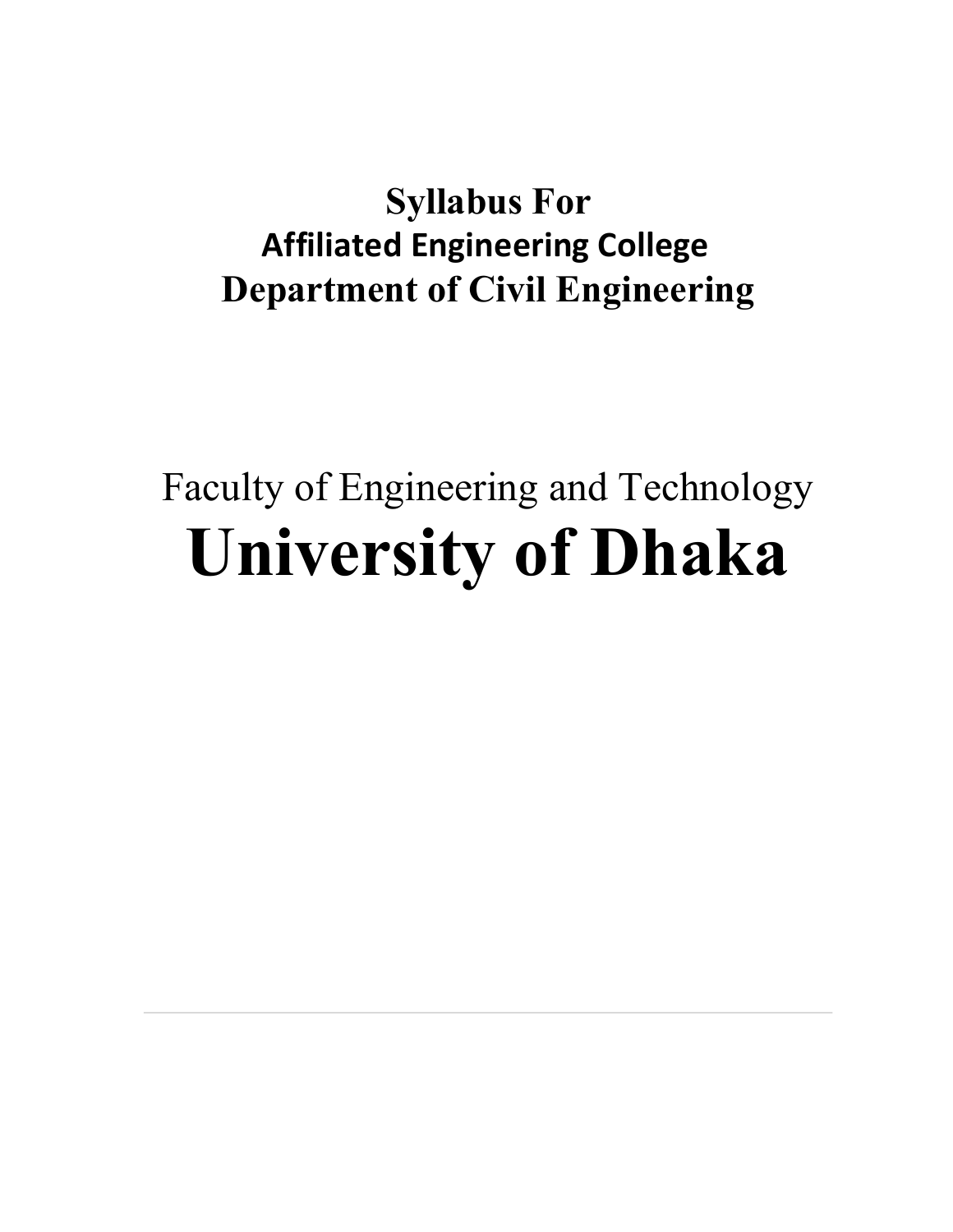| S <sub>1</sub> |                  |                                              | Hours/Week |                         |        |
|----------------|------------------|----------------------------------------------|------------|-------------------------|--------|
| No.            | Course<br>Number | Course Name                                  | Theory     | Practical/<br>Sessional | Credit |
|                | <b>PHY 101</b>   | Physical optics, Heat, Waves and Oscillation |            |                         |        |
| າ              | <b>PHY 102</b>   | Physics Sessional                            |            | 3                       | 1.5    |
| 3              | Chem 101         | Chemistry-I                                  |            |                         |        |
| 4              | Chem 102         | Inorganic Quantitative Analysis              |            |                         | 1.5    |
|                | Math 101         | Differential and Integral Calculus           |            |                         |        |
| 6              | Hum 101          | English                                      |            |                         |        |
|                | Hum 102          | Developing English Language Skills           |            |                         | 0.75   |
| 8              | <b>CE 101</b>    | Civil Engineering Drawing -I                 |            |                         | 1.5    |
| 9              | <b>CE 102</b>    | <b>Engineering Mechanics</b>                 | 4          |                         | 4      |
|                |                  | Subtotal=                                    | 15         | 12                      | 20.25  |

| <b>Sl</b> |                |                                                |        | Hours/Week               |        |
|-----------|----------------|------------------------------------------------|--------|--------------------------|--------|
| No.       | Course         | Course Name                                    | Theory | Practical/               | Credit |
|           | Number         |                                                |        | Sessional                |        |
|           | <b>PHY 201</b> | Structure of Matter, Electricity and Magnetism |        |                          |        |
|           |                | and Modern Physics                             |        | ۰.                       |        |
|           | Chem 201       | Chemistry-II                                   |        | $\sim$                   |        |
|           | Hum 201        | Sociology and Government                       | 4      |                          |        |
| 4         | Math 201       | Differential Equation and Statistics           |        |                          |        |
|           | <b>CE 201</b>  | Civil Engineering Drawing -II                  |        |                          | .5     |
| 6         | <b>CE 202</b>  | Surveying                                      | 4      | $\overline{\phantom{a}}$ |        |
|           | <b>CE 203</b>  | Practical Surveying                            |        |                          | . 5    |
| 9         | <b>EEE 201</b> | <b>Basic Electricity Sessional</b>             |        |                          | 0.75   |
|           |                | Subtotal=                                      | 16     | 9                        | 20.75  |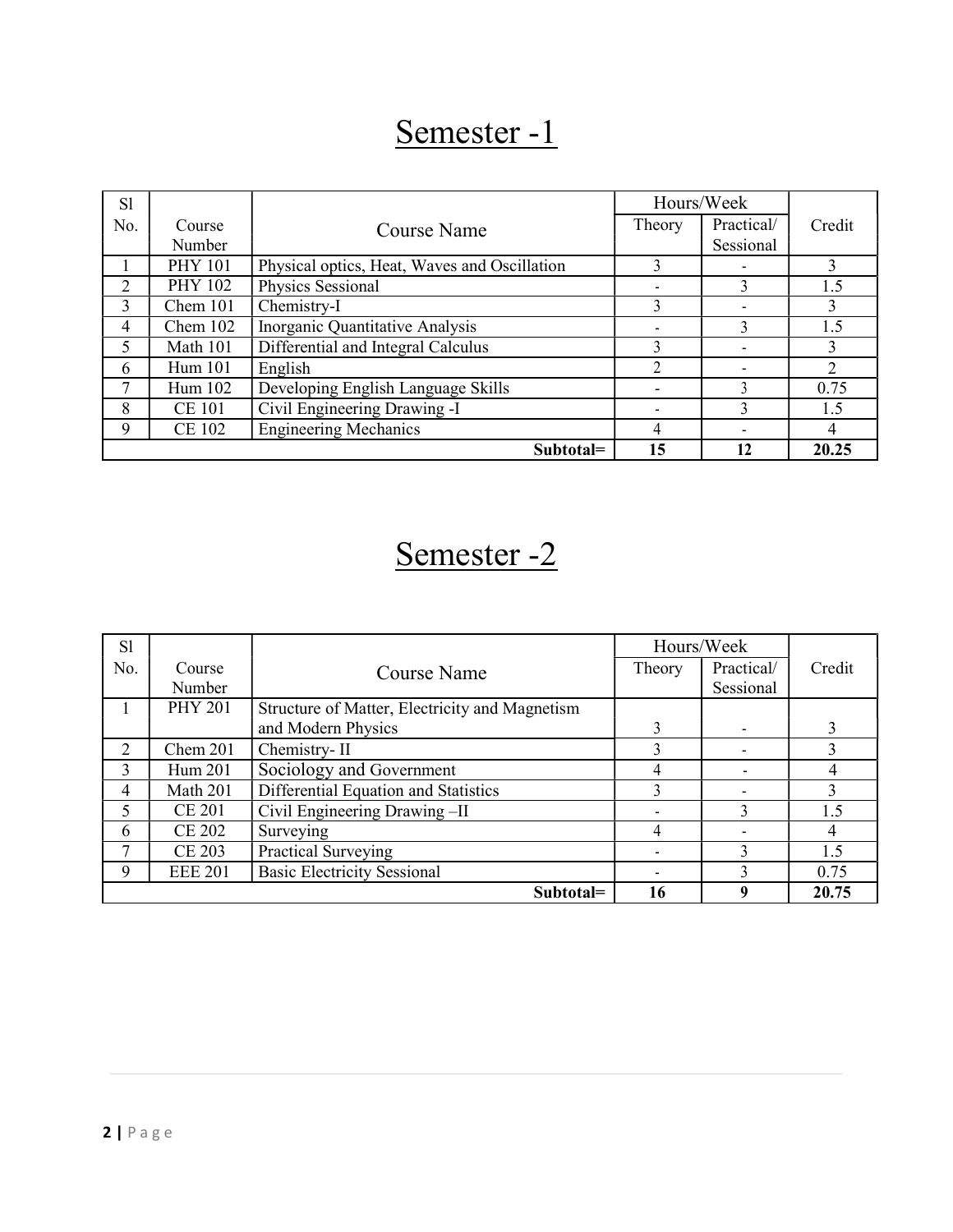| S <sub>1</sub>        |               |                                                                       | Hours/Week     |            |                |
|-----------------------|---------------|-----------------------------------------------------------------------|----------------|------------|----------------|
| No.                   | Course        | Course Name                                                           | Theory         | Practical/ | Credit         |
|                       | Number        |                                                                       |                | Sessional  |                |
|                       | Hum 301       | <b>Engineering Economics</b>                                          | $\overline{2}$ |            | $\mathfrak{D}$ |
| $\mathcal{D}_{\cdot}$ | Math 301      | Matrix, Vectors and Laplace Transform                                 | 3              |            |                |
| 3                     | <b>CE 301</b> | <b>Engineering Materials</b>                                          | 4              |            | 4              |
| 4                     | <b>CE 302</b> | Details of Constructions                                              |                | 3          | 1.5            |
|                       | <b>CE 303</b> | Engineering Geology and Geomorphology                                 | 3              |            |                |
| 6                     | <b>CE 304</b> | Materials Sessional                                                   |                | 3          | l.5            |
| ┑                     | <b>CE 305</b> | Mechanics of Solids-I                                                 | 3              |            |                |
| 8                     | <b>CE 306</b> | <b>Structural Mechanics and Materials Sessional</b>                   |                | 3          | 1.5            |
| 10                    | Shop 301      | Workshop (Carpentry shop, Machine shop and<br>Welding shop) sessional |                | 3          | 1.5            |
|                       |               | Subtotal=                                                             | 15             | 9          | 21.0           |

| <b>Sl</b>      |                  |                                                                              | Hours/Week |                         |                |
|----------------|------------------|------------------------------------------------------------------------------|------------|-------------------------|----------------|
| No.            | Course<br>Number | Course Name                                                                  | Theory     | Practical/<br>Sessional | Credit         |
|                | Math 401         | 3-D Co-ordinate Geometry, Fourier Analysis, and<br><b>Harmonic Functions</b> | 3          |                         |                |
| $\overline{2}$ | Hum 401          | Principles of Accounting                                                     | 2          |                         | $\mathfrak{D}$ |
| 3              | <b>CE 401</b>    | Numerical Methods and Basic Computer<br>Programming                          | 3          |                         | 3              |
| 4              | $CE 402*$        | Mechanics of Solids-II                                                       | 4          |                         | 4              |
|                | <b>CE 403</b>    | <b>Quantity Surveying</b>                                                    |            |                         | 1.5            |
| 6              | <b>CE 404</b>    | <b>Fluid Mechanics</b>                                                       | 4          |                         | 4              |
|                | <b>CE 405</b>    | <b>Fluid Mechanics Sessional</b>                                             |            |                         | 1.5            |
| 8              | <b>CSE 401</b>   | <b>Computer Programming Sessional</b>                                        |            |                         | 1.5            |
|                | Subtotal=        |                                                                              |            |                         | 20.5           |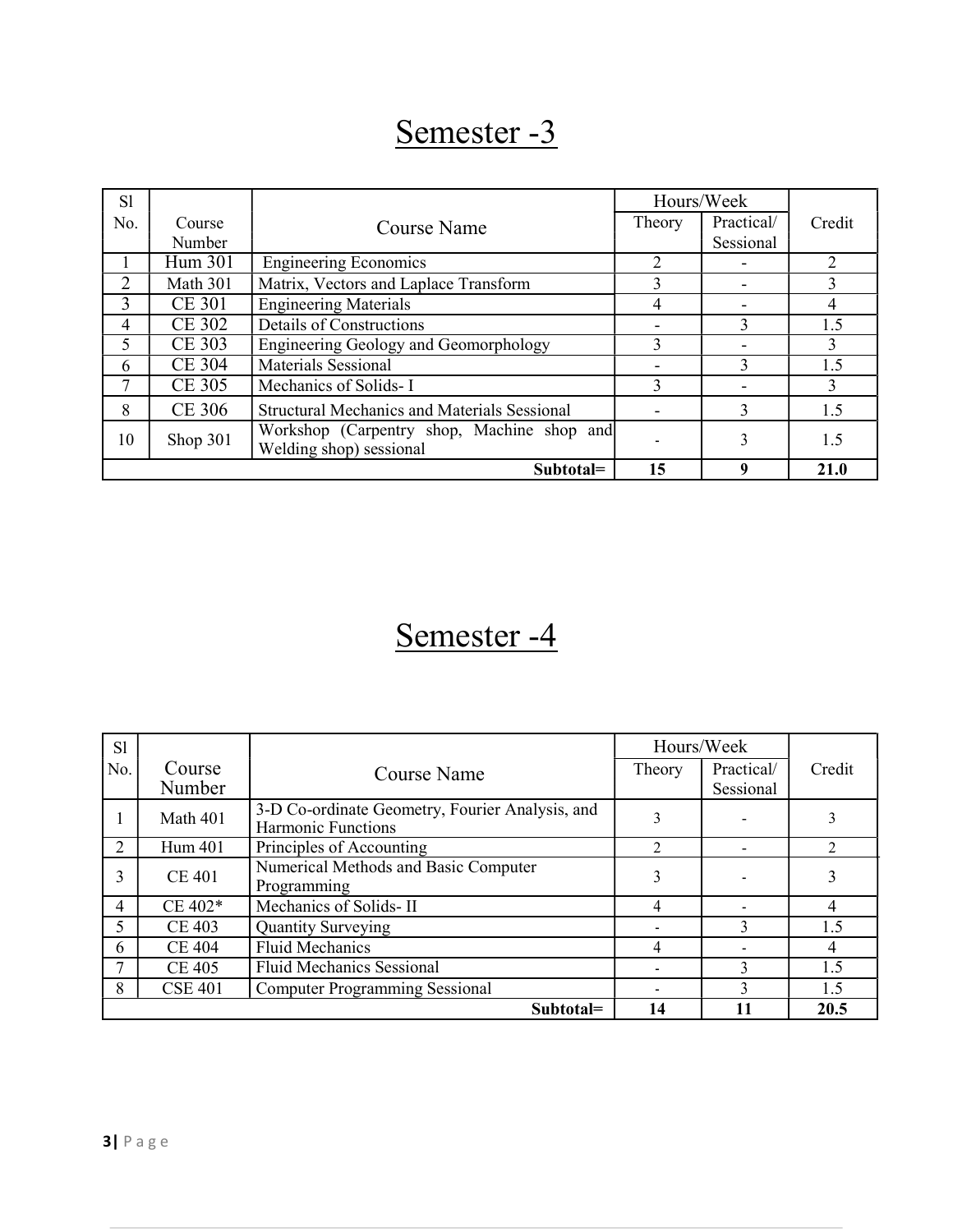| S1                          |               |                                             | Hours/Week               |            |                |
|-----------------------------|---------------|---------------------------------------------|--------------------------|------------|----------------|
| No.                         | Course        | Course Name                                 | Theory                   | Practical/ | Credit         |
|                             | Number        |                                             |                          | Sessional  |                |
|                             | CE 501        | Structural Analysis and Design-I            |                          |            |                |
| $\mathcal{D}_{\mathcal{L}}$ | <b>CE 502</b> | Structural Analysis and Design Sessional- I |                          |            | 1.5            |
|                             | CE 503        | Design of Concrete Structures- I            |                          |            |                |
| 4                           | <b>CE 504</b> | Environmental Engineering-I                 |                          |            |                |
|                             | <b>CE 505</b> | Principles of Soil Mechanics                | 3                        |            |                |
| 6                           | <b>CE 506</b> | Geotechnical Engineering Sessional-I        | $\overline{\phantom{0}}$ |            | 15             |
| ⇁                           | <b>CE 507</b> | Open Channel Flow                           | 4                        |            | 4              |
| 8                           | <b>CE 508</b> | Open Channel Flow Sessional                 |                          |            | $\overline{5}$ |
|                             |               | Subtotal=                                   | 17                       | 9          | 20.5           |

| <b>Sl</b>     |               |                                                              | Hours/Week |               |                 |
|---------------|---------------|--------------------------------------------------------------|------------|---------------|-----------------|
| No.           | Course        | Course Name                                                  | Theory     | Practical/    | Credit          |
|               | Number        |                                                              |            | Sessional     |                 |
|               | CE 601        | Structural Analysis and Design-II                            |            |               |                 |
|               | CE 602        | Design of Concrete Structures- II                            | 4          |               |                 |
| $\mathcal{L}$ | CE 603        | <b>Concrete Structures Sessional</b>                         |            |               | l.5             |
| 4             | <b>CE 604</b> | Principles of Foundation Engineering                         |            |               |                 |
|               | CE 605        | Transportation Engineering- I: Transport & Traffic<br>Design | 3          |               |                 |
| 6             | CE 606        | <b>Transportation Engineering Sessional I</b>                |            | $\mathcal{L}$ | 1.5             |
|               | CE 607        | Hydrology                                                    |            |               |                 |
| 8             | <b>CE 608</b> | <b>Environmental Engineering Sessional</b>                   |            |               | $\mathsf{L}$ .5 |
|               |               | Subtotal=                                                    | 17         | q             | 20.5            |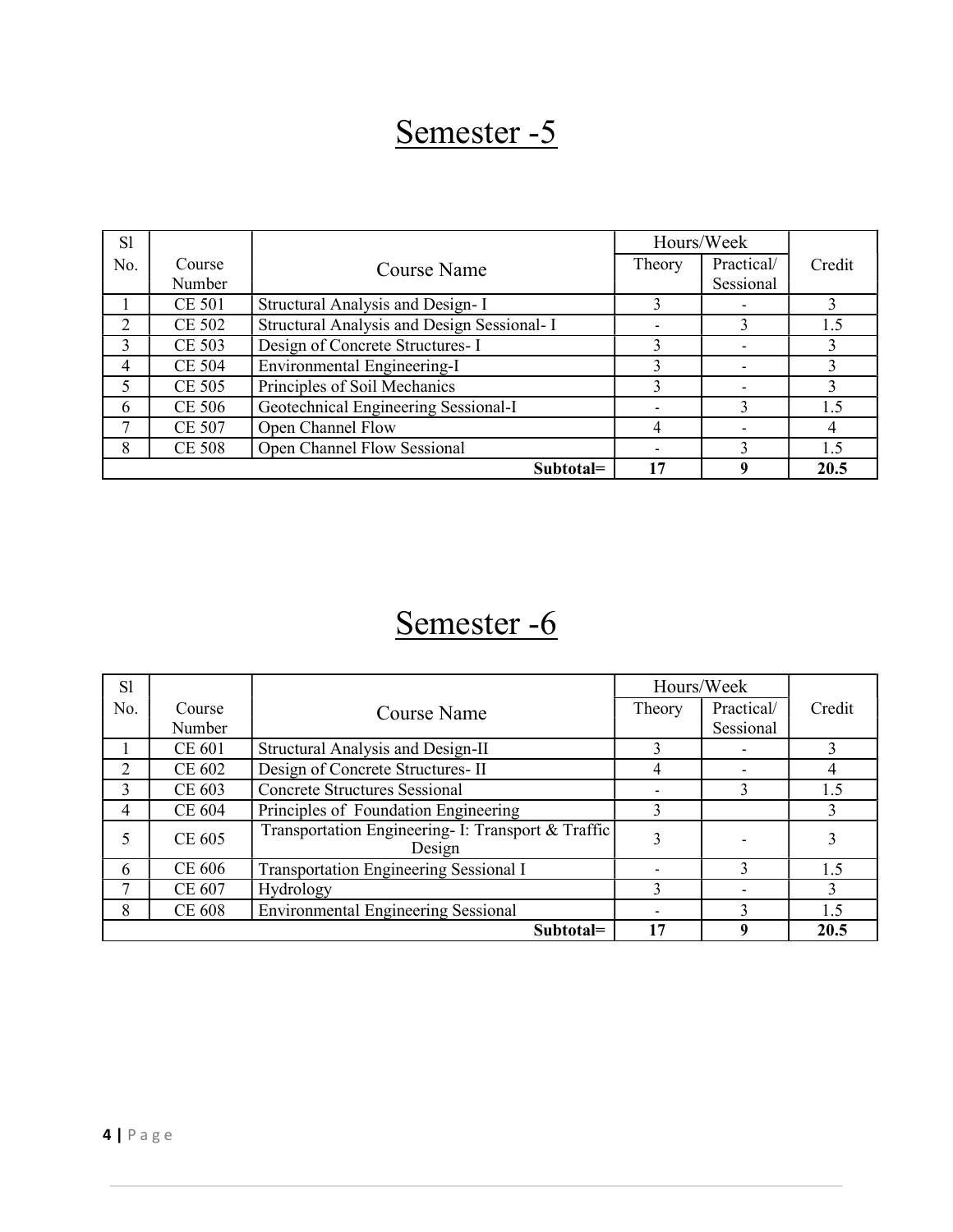| <b>Sl</b> |                  |                                                              |        | Hours/Week              |        |
|-----------|------------------|--------------------------------------------------------------|--------|-------------------------|--------|
| No.       | Course<br>Number | Course Name                                                  | Theory | Practical/<br>Sessional | Credit |
|           | CE 700**         | Project and Thesis                                           |        |                         | . 5    |
|           | <b>CE 701</b>    | Environmental Engineering-II                                 |        |                         |        |
|           | <b>CE 702</b>    | Transportation Engineering- II: Highway Design &<br>Railways |        |                         |        |
|           | <b>CE 703</b>    | Project Planning and Management                              |        |                         |        |
|           | <b>CE 704</b>    | Structural Analysis and Design-III                           |        |                         |        |
| 6         | CE 705           | Structural Analysis and Design Sessional II                  |        |                         | .5     |
|           | <b>CE 706</b>    | Irrigation and Flood Control                                 |        |                         |        |
|           |                  | Subtotal=                                                    | 17     | <sup>0</sup>            | 19.0   |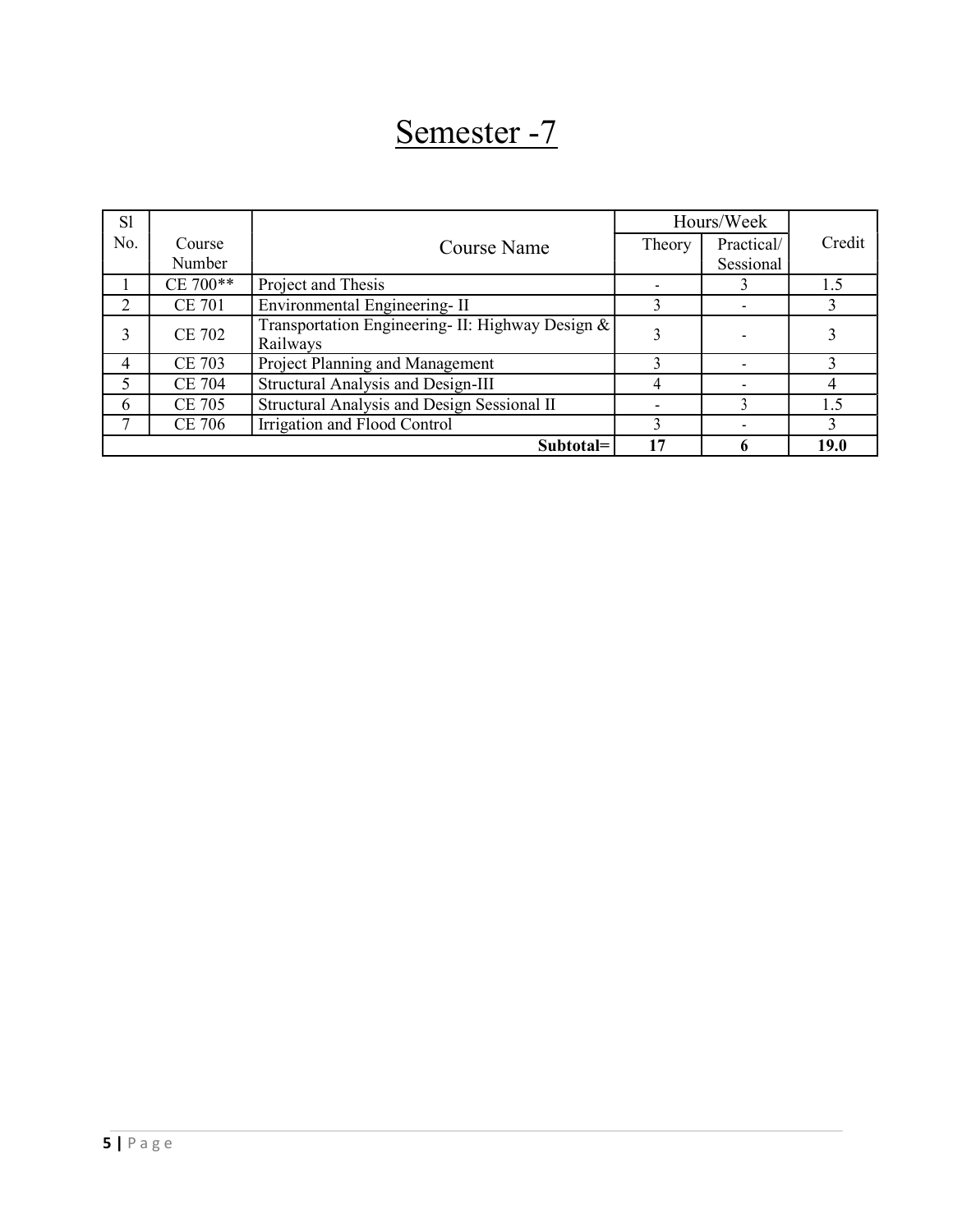| S1              |                  |                                                                                      | Hours/Week     |                         |                |
|-----------------|------------------|--------------------------------------------------------------------------------------|----------------|-------------------------|----------------|
| No.             | Course<br>Number | <b>Course Name</b>                                                                   | Theory         | Practical/<br>Sessional | Credit         |
| $\mathbf{1}$    | <b>CE 700</b>    | Project and Thesis                                                                   | 3              |                         | $\overline{3}$ |
| $\overline{2}$  | <b>CE 801</b>    | Professional Practice and Communication                                              | $\overline{2}$ | $\mathbf{r}$            | $\overline{2}$ |
| $\overline{3}$  | <b>CE 802</b>    | Socio-Economic Aspects of Development<br>Projects                                    |                | 3                       | 1.5            |
| 4               | <b>CE 803</b>    | Theory of Elasticity and Elastic Instability of<br><b>Structures</b>                 | Structure      |                         |                |
| 5               | <b>CE 804</b>    | Pre-stressed Concrete                                                                | Group          |                         | 4              |
| 6               | <b>CE 805</b>    | Design of Steel Structures                                                           | $2 + 2$        |                         |                |
| $\overline{7}$  | <b>CE 806</b>    | Introduction to Finite Element Method                                                |                |                         |                |
| 8               | <b>CE 807</b>    | Dynamics of Structures                                                               |                |                         |                |
| 9               | <b>CE 808</b>    | <b>Structural Analysis and Design Sessional</b>                                      |                | $\overline{3}$          | 1.5            |
| 10              | <b>CE 809</b>    | Solid Hazardous Waste Management                                                     | Environmental  |                         |                |
| $\overline{11}$ | <b>CE 810</b>    | <b>Environmental Pollution Management</b>                                            | Group          |                         | 4              |
| 12              | <b>CE 811</b>    | Sustainable Environmental Management                                                 | $2 + 2$        |                         |                |
| 13              | CE 812           | Design of Water Supply, Sanitation and<br><b>Sewerage Systems Sessional</b>          |                | $\overline{3}$          | 1.5            |
| 14              | <b>CE 813</b>    | <b>Earth Retaining Structures</b>                                                    | Geotechnical   |                         |                |
| 15              | CE 814           | <b>Elementary Soil Dynamics</b>                                                      | Group          |                         | 4              |
| 16              | CE 815           | Soil-Water Interaction                                                               | $2 + 2$        |                         |                |
| 17              | CE 816           | Geotechnical Engineering Sessional                                                   |                | $\overline{3}$          | 1.5            |
| 18              | <b>CE 817</b>    | Transportation Engineering- III: Traffic<br><b>Engineering Design and Management</b> | Transport      |                         |                |
| 19              | <b>CE 818</b>    | Transportation Engineering -IV: Pavement<br>Management, Drainage and Airport         | Group          |                         | 4              |
| 20              | CE 819           | Transportation Engineering-V: Urban<br><b>Transportation Planning and Management</b> | $2 + 2$        |                         |                |
| 21              | <b>CE 820</b>    | Transportation Engineering Sessional- II:<br>Pavement Design and Traffic Studies     |                | $\overline{3}$          | 1.5            |
|                 |                  |                                                                                      | Subtotal=      | 17.5                    |                |

### Grand Total=(20.25+20.75+21.0+20.5+20.5+20.5+19.0+17.5)=160.00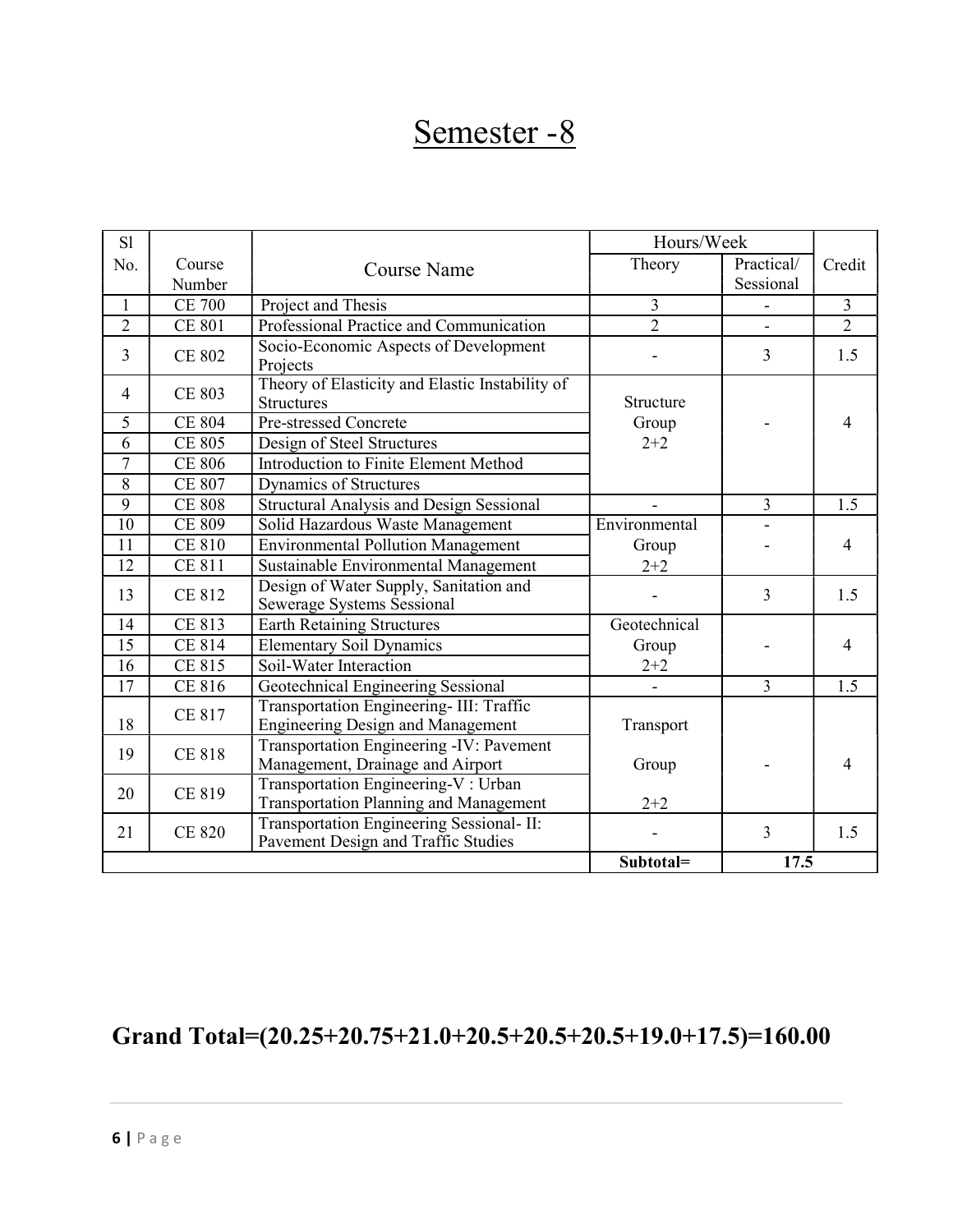|                    | Courses                           | Requirements | Total<br>credits to<br>be offered | Remarks |
|--------------------|-----------------------------------|--------------|-----------------------------------|---------|
| Α                  | <b>Basic Science</b>              | 15           | 15                                |         |
| B                  | Mathematics                       | 12           | (12)                              |         |
| C                  | Humanities                        | 10.75        | (10.75)                           |         |
| D                  | <b>Basic Engineering</b>          | 42.25        | (42.25)                           |         |
| E                  | <b>Civil Engineering Practice</b> | 9            | (9)                               |         |
| $\mathsf F$        | <b>Structural Engineering</b>     | 21.5         | (26)                              |         |
| G                  | <b>Environmental Engineering</b>  | 7.5          | (13)                              |         |
| Н                  | <b>Geotechnical Engineering</b>   | 7.5          | (13)                              |         |
|                    | <b>Transpotation Engineering</b>  | 7.5          | (13)                              |         |
| J                  | <b>Water Resource Engineering</b> | 11.5         | (17)                              |         |
|                    | Total                             | 144.5        |                                   |         |
|                    |                                   |              |                                   |         |
| Project and Thesis |                                   | 4.5          |                                   |         |
| Optional Courses** |                                   |              |                                   |         |
| Theory             |                                   | 8            | (16)                              |         |
| Sessional          |                                   | 3            | (6)                               |         |
| <b>Grand Total</b> |                                   | 160          |                                   |         |

### Summary of Course Requirement for B.Sc. Engg. (Civil) Degree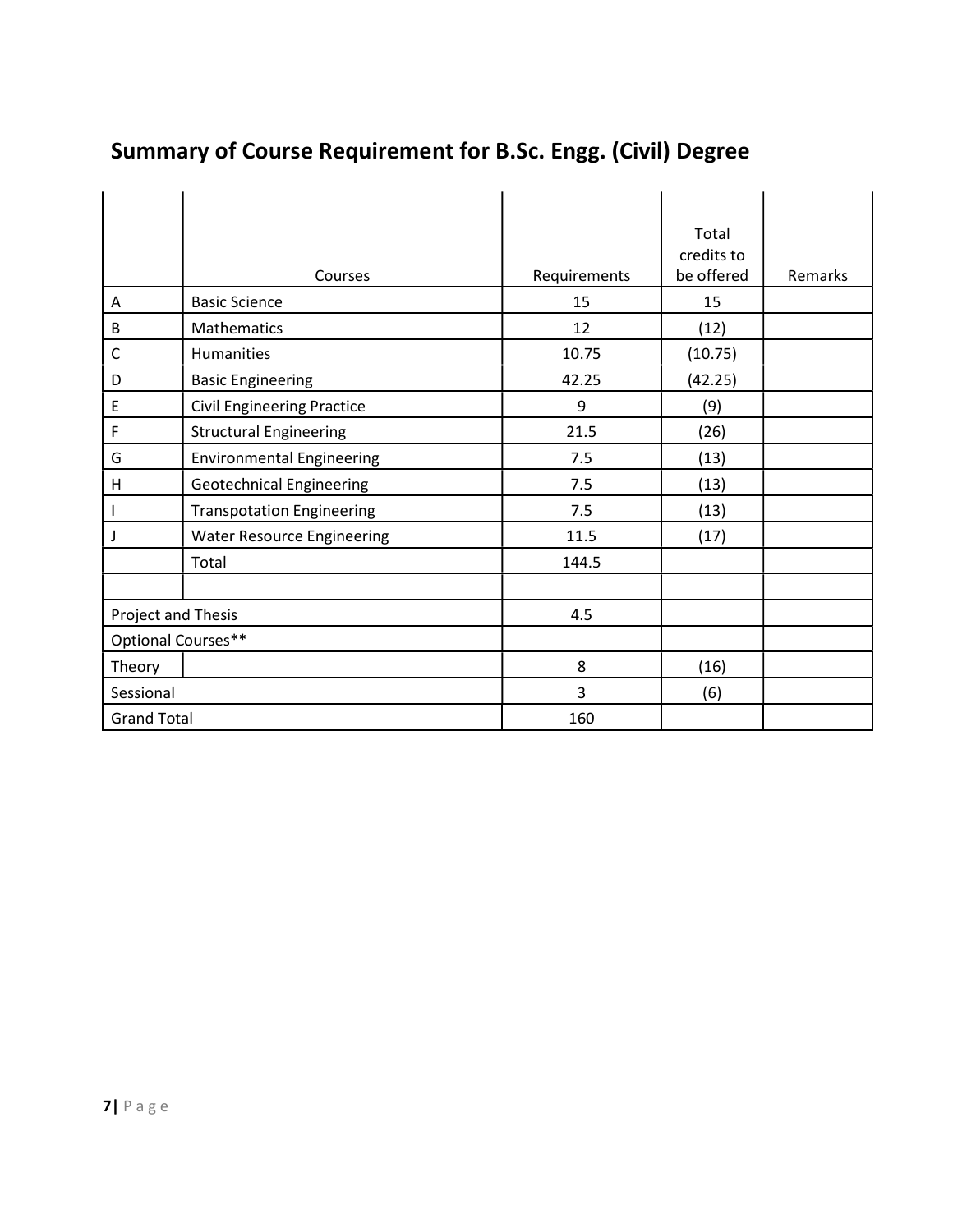### Detail Outline of Undergraduate Courses

#### CE 101: Civil Engineering Drawing-I

1.50 credits, 3 hrs/week.

Introduction - Lines and lettering, ; Plane geometry: drawing of linear and curved geometric figures, e.g. pentagon, hexagon, octagon, ellipse, parabola, hyperbola. Solid geometry: Projections of cube, prism, prism, prism, prism, cone, cylinder; developments, true shapes and sections of cube, pyramid, cone, prism; ; isometric and oblique drawings of cube, pyramid, cone. Plan, elevations and sections of one storied buildings and bridges.

#### CE 102: Engineering Mechanics

4.00 credit, 4 hrs/week.

Introduction to SI Units, Fundamental concepts, Resultants and Components; coplanar concurrent forces; moments and parallel coplanar forces; non-concurrent non-parallel coplanar forces; non-coplanar forces; centroids; moment of inertia of areas; moment of inertia of masses. Friction; flexible cords; plane motion; force systems that produce rectilinear motion, work, kinetic energy; power, impulse and momentum.

#### CE 201 : Civil Engineering Drawing –II (Computer Aided Drawing )

1.50 credit, 3 hrs/week.

Introduction to computer usage. Introduction to CAD packages and computer aided drafting: drawing editing and dimensioning of simple objects. Plan, elevations and sections of multi-storied buildings; reinforcement details of beams, slabs, stairs etc. Plan and section of septic tank; Detailed drawings of roof trusses; Plans, elevations and sections of culverts, bridges and other hydraulic structures; Building services drawings.

#### CE 202 : Surveying

4.00 credit, 4 hrs/week.

Reconnaissance survey; linear measurements; traverse survey; levelling and contouring; calculation of areas and volumes; problems on heights and distances; curves and curve ranging, transition curve, vertical curves. Tacheometry: introduction, principles and problems on tacheometry. Astronomical surveying: definition, instruments, astronomical corrections, systems of time. Photogrametry: introduction of terrestrial photography, aerial photography, reading of photo mossaic, scale; project surveying; errors in surveying; remote sensing; introduction to global positioning system (GPS).

#### CE 203 : Practical Surveying

1.50 credit, 3 hrs/week.

Linear and angular measurement techniques; traverse surveying; leveling and contouring; curve setting; tacheometry; project surveying; modern surveying equipment and their applications.

#### CE 301 : Engineering Materials

4.00 credit, 4 hrs/week.

Properties and uses of bricks, efflorescence; cement, cement chemistry, aggregates, cement and lime mortars, concrete, standard tests of bricks, Cement and concrete, salinity problem in concrete, corrosion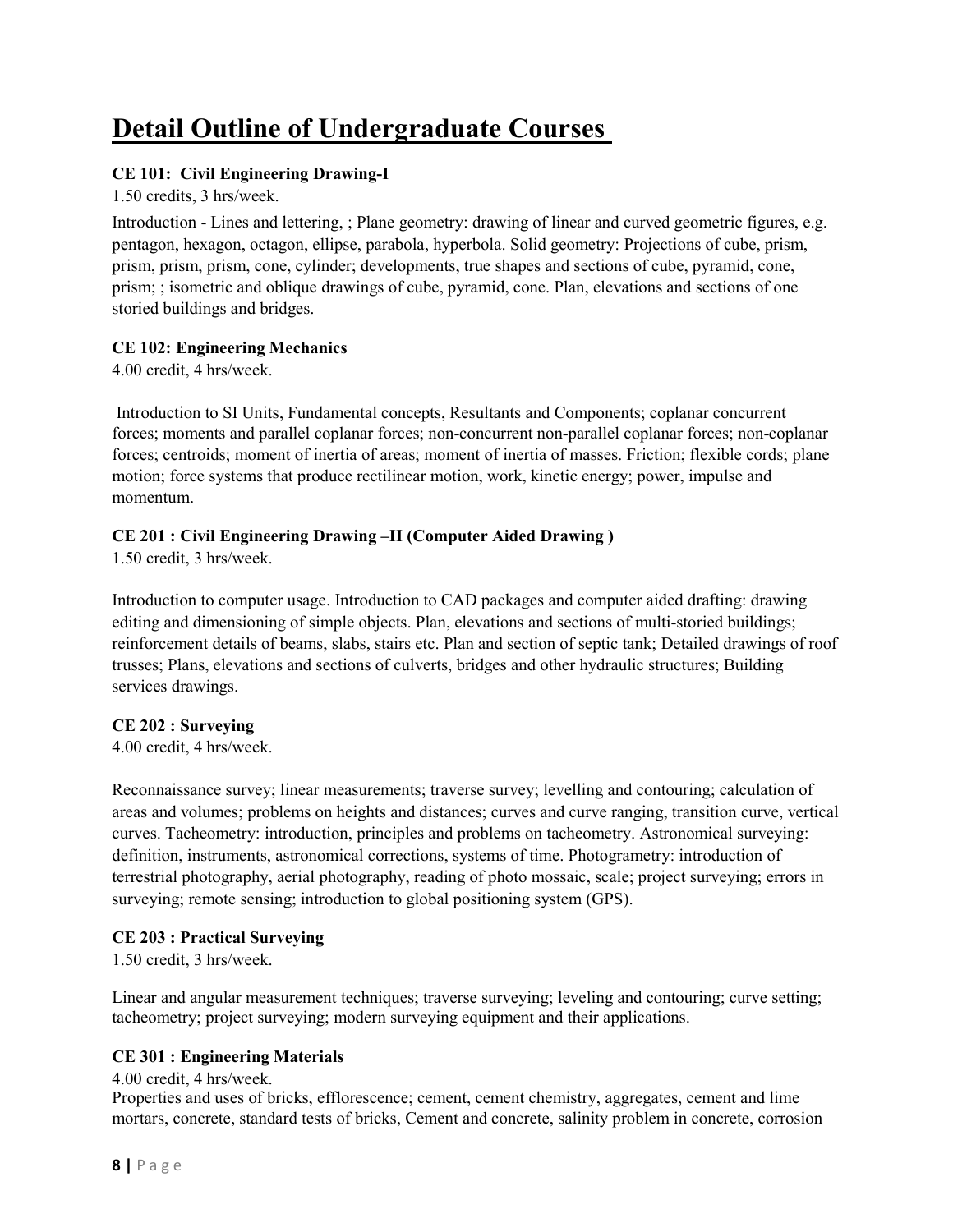and its prevention, paints, varnishes, metallic coating. Design of concrete mixes; atomic structure and bonding; crystal structures, mechanical properties, yielding, fracture, elasticity, plasticity, properties and uses of rubber, timber and plastics. Concrete for special purposes. Ferrocement.

#### CE 302 : Details of Constructions

1.50 credit, 3 hrs/week.

Foundations; different types of foundations; brick masonry; framed structures and bearing walls; arches and lintels; details of floors and roofs; pointing; plastering and interior finishing; scaffolding, staging; shoring and underpinning; thermal insulation and acoustics; House plumbing.

#### CE 303 : Engineering Geology and Geomorphology

3.00 credit, 3 hrs/week.

Minerals; identification of minerals, common rock forming minerals; physical properties of minerals; mineraloids rocks; types of rocks, cycle of rock change; earthquake and seismic map of Bangladesh. Structural geology; faults; types of faults; fold and fold type; domes; basins; erosional process; quantitative analysis of erosional land forms. Channel development; channel widening; valley shape; stream terraces; alluvial flood plains; deltas and alluvial fans; channel morphology; channel patterns and the river basin; geology and geomorphology of Bangladesh;

#### CE 304 : Materials Sessional

1.50 credit, 3 hrs/week.

General discussion on preparation and properties of concrete. Test for specific gravity. Unit weight, voids and bulking of aggregates; moisture content and absorption of coarse and fine aggregates; normal consistency and initial setting time of cement; direct tensile and compressive strengths of cement mortar; gradation of coarse and fine aggregates; design and testing of a concrete mix.

#### CE 305 : Mechanics of Solids I

3.00 credit, 3 hrs/week.

Fundamental concepts of stress and strain. Mechanical properties of materials; strain energy; stresses and strains in members subjected to tension, compression, shear and temperature changes; bending moment and shear force diagrams of beams and frames; flexural and shearing stresses in beams; shear centre; thin walled pressure containers; rivetted and welded joints.

#### CE 306 : Structural Mechanics and Materials Sessional

1.50 credit, 3 hrs/week.

Tension, direct shear and impact tests of mild steel specimen, compression test of timber specimen, slender column test; static bending test; hardness test of metals; helical spring tests; determination of shear centre; load-deflection behavior of simple beam.

#### CE 401 : Numerical Methods and Basic Computer Programming

3.00 credit, 3 hrs/week.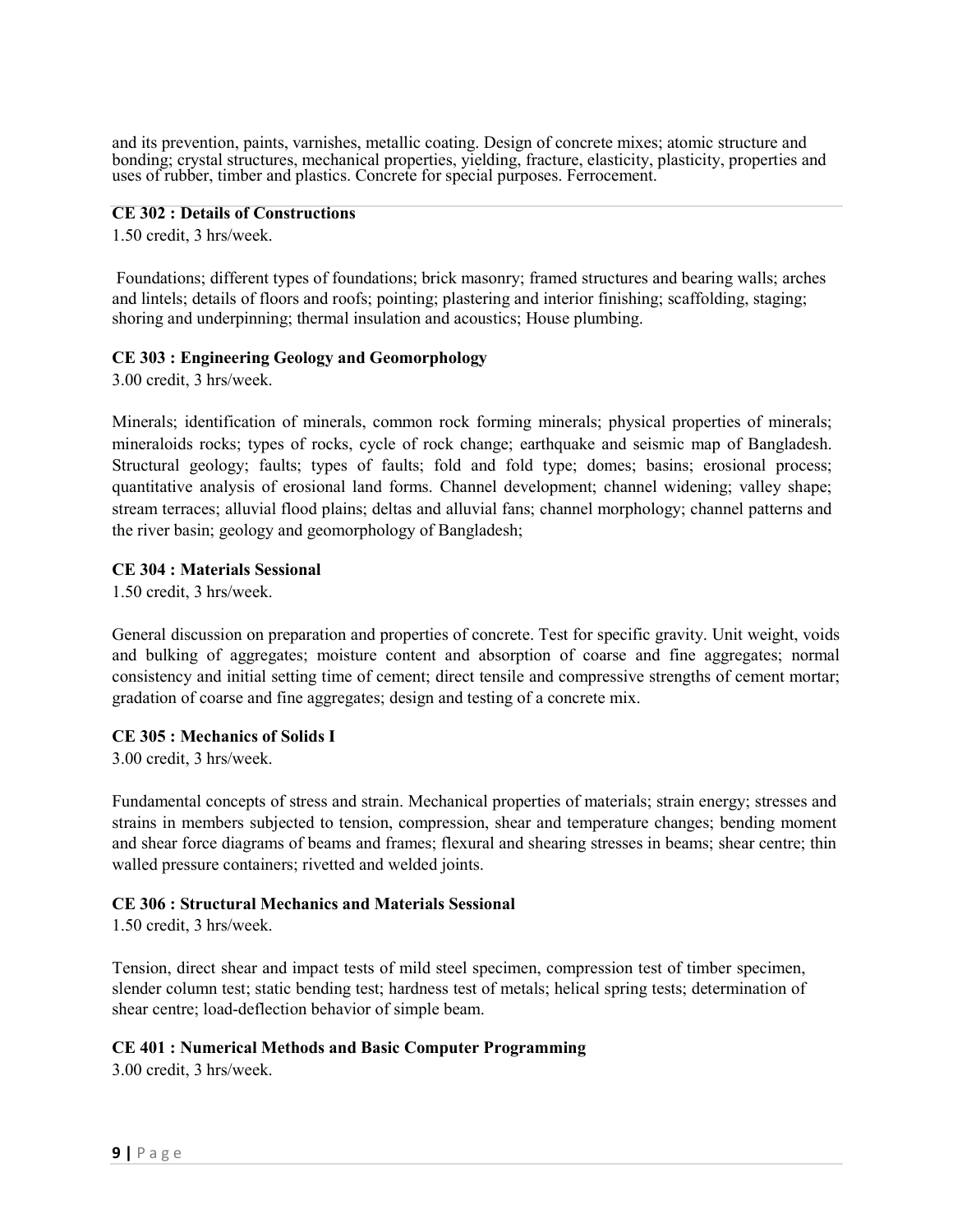Basic components of computer system, FORTARN / C/C++ language, numerical solution of algebraic and transcendental equations, matrices, solution of systems of linear equations, curve-fitting by least squares, finite differences, divided differences, interpolation, computer applications to Civil Engineering problems, numerical differentiation and integration, numerical solution of differential equations.

#### CE 402 : Mechanics of Solids-II

4.00 credit, 4 hrs/week.

Torsional stresses in shafts and tubes; Compound stresses; Helical springs; Transformation of stresses; deflection of beams by direct integration, moment area, elastic load and conjugate beam methods; buckling of columns.

#### CE 403 : Quantity Surveying

1.50 credit, 3 hrs/week.

Quantity estimates of items of civil works e.g. building, bridge, truss and highway. Analysis of rates; use of software in quantity surveying; Specifications of materials of construction projects

#### CE 404: Fluid Mechanics

4.00 Credit, 4 hrs/week.

Development and scope of fluid mechanics. Fluid properties. Fluid statics. Kinematics of fluid flow. Fluid flow concepts and basic equations continuity equation, Bernoulli's equation, energy equation, momentum equation and forces in fluid flow. Similitude and dimensional analysis. Steady incompressible flow in pressure conduits, laminar and turbulent flow, general equation for fluid friction. Empirical equations for pipe flow. Minor losses in pipe flow. Fluid measurement: Pitot tube, orifice, mouthpiece, nozzle, venturimeter, weir. Pipe flow problems pipes in series and parallel, branching pipes, pipe networks.

#### CE-405: Fluid Mechanics Sessional

1.5 Credit, 3 hrs/week.

Centre of pressure. Proof of Bernoulli's theorem. Flow through Venturimeter. Flow through orifice. Coefficient of velocity by coordinate method. Flow through mouthpiece. Flow over V notch. Flow over sharp crested weir. Fluid friction in pipe

#### CSE 401 : Computer Programming Sessional

1.50 credit, 3 hrs/week.

Programming concepts and algorithms. Number systems; internal representation of data. Elements of structured programming language: data types, operators, expressions, control structures, functions, pointers and arrays, input and output. Concept of Object Oriented Programming (OOP): encapsulation, inheritence, polymorphism and abstraction. Template functions and classes. Development of programs related to Civil Engineering.

#### CE 501 : Structural Analysis and Design-I

3.00 credit, 3 hrs/week

Stability and determinacy of structures; analysis of statically determinate trusses and arches; influence lines; moving loads on beams, frames and trusses; cables and cable supported structures.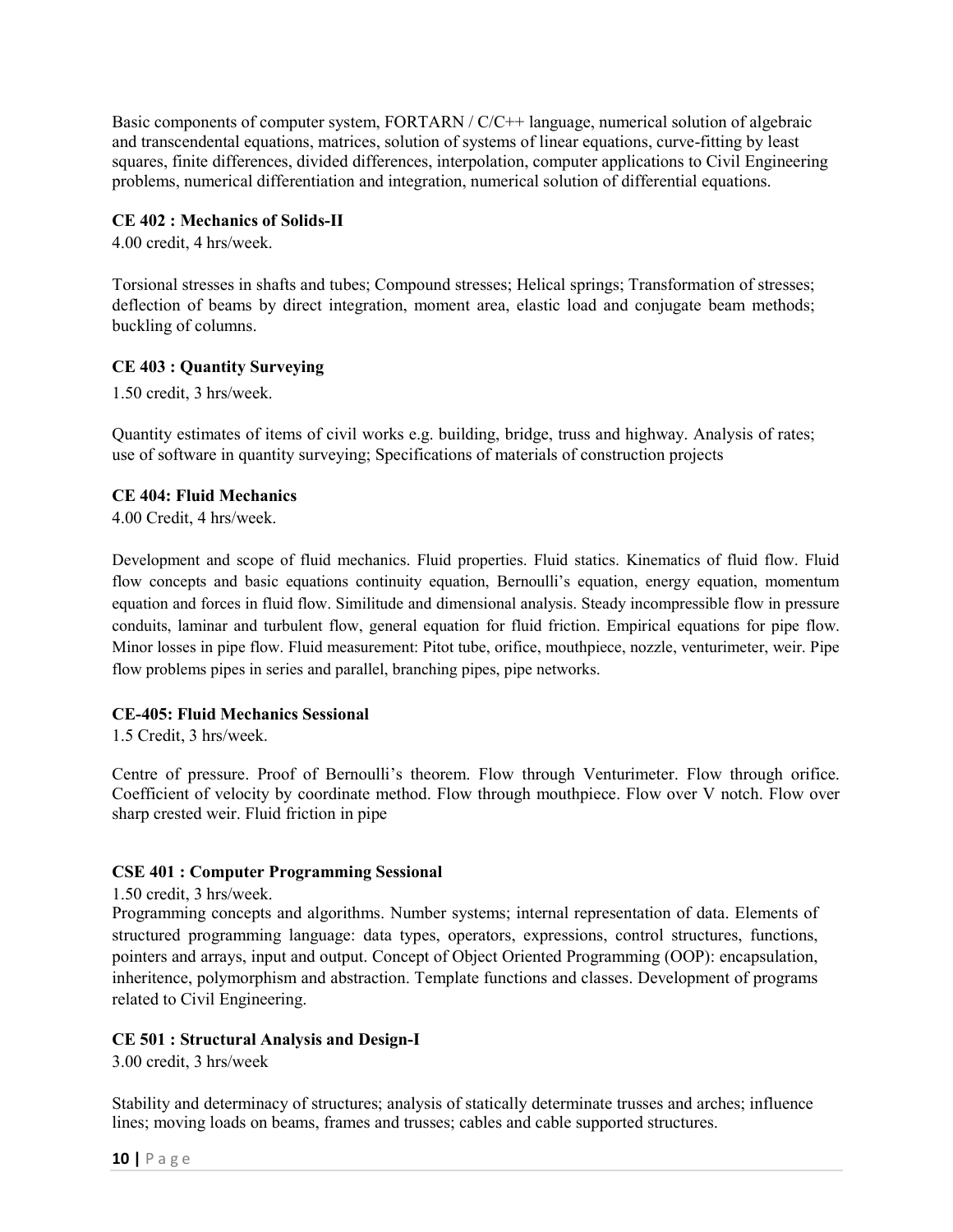#### CE 502 : Structural Analysis and Design Sessional I

1.50 credit, 3 hrs/week.

Analysis of steel structures e.g. truss, plate girder; design of members and joints of structures; use of software in analysis and design problems.

#### CE 503 : Design of Concrete Structures-I

3.00 credit, 3 hrs/week.

Fundamental behavior of reinforced concrete; introduction to WSD and USD methods; analysis and design of singly reinforced, doubly reinforced and T-beams according to WSD and USD methods; diagonal tension; bond and anchorage according to WSD and USD methods; one way slabs.

#### CE 504 : Environmental Engineering- I

3.00 credit, 3 hrs/week.

Water Supply Engineering: introduction; water demands; water supply sources; ground water exploration: aquifer properties and ground water flow, well hydraulics, water well design, drilling, construction and maintenance; water demand for rural communities; shallow hand tube wells and deep set Tara pumps for problem areas. Surface water collection and transportation; head works; pumps and pumping machineries; water distribution system; analysis and design of distribution network; fire hydrants; water meters; leak detection; unaccounted for water. Water quality requirements; water treatment - plain sedimentation, flocculation and settlement, filtration, disinfection; miscellaneous treatment methods; low cost treatment methods for rural communities.

#### CE 505 : Principles of soil Mechanics

3.00 credit, 3 hrs/week

Introduction to geotechnical engineering; formation, type and identification of soils; soil composition; soil structure and fabric; index properties of soils; engineering classification of soils; soil compaction; principles of total and effective stresses; permeability and seepage; stress-strain-strength characteristics of soils; compressibility and settlement behavior of soils; lateral earth pressure; stress distribution.

#### CE 506 : Geotechnical Engineering Sessional-I

1.50 credit, 3 hrs/week.

Field identification tests; grain size analysis by sieve and hydrometer; specific gravity test; atterberg limits test; permeability tests; unconfined compression test; compaction test; relative density test; direct shear tests; consolidation tests.

#### CE 507: Open Channel Flow

4.00 Credit, 4 hrs/week.

Open channel flow and its classification. Velocity and pressure distributions. Energy equation, specific energy and transition problems. Critical flow and control. Principles of flow measurement and devices. Concept of uniform flow, Chezy and Manning equations, estimation of resistance coefficients and computation of uniform flow. Momentum equation and specific momentum.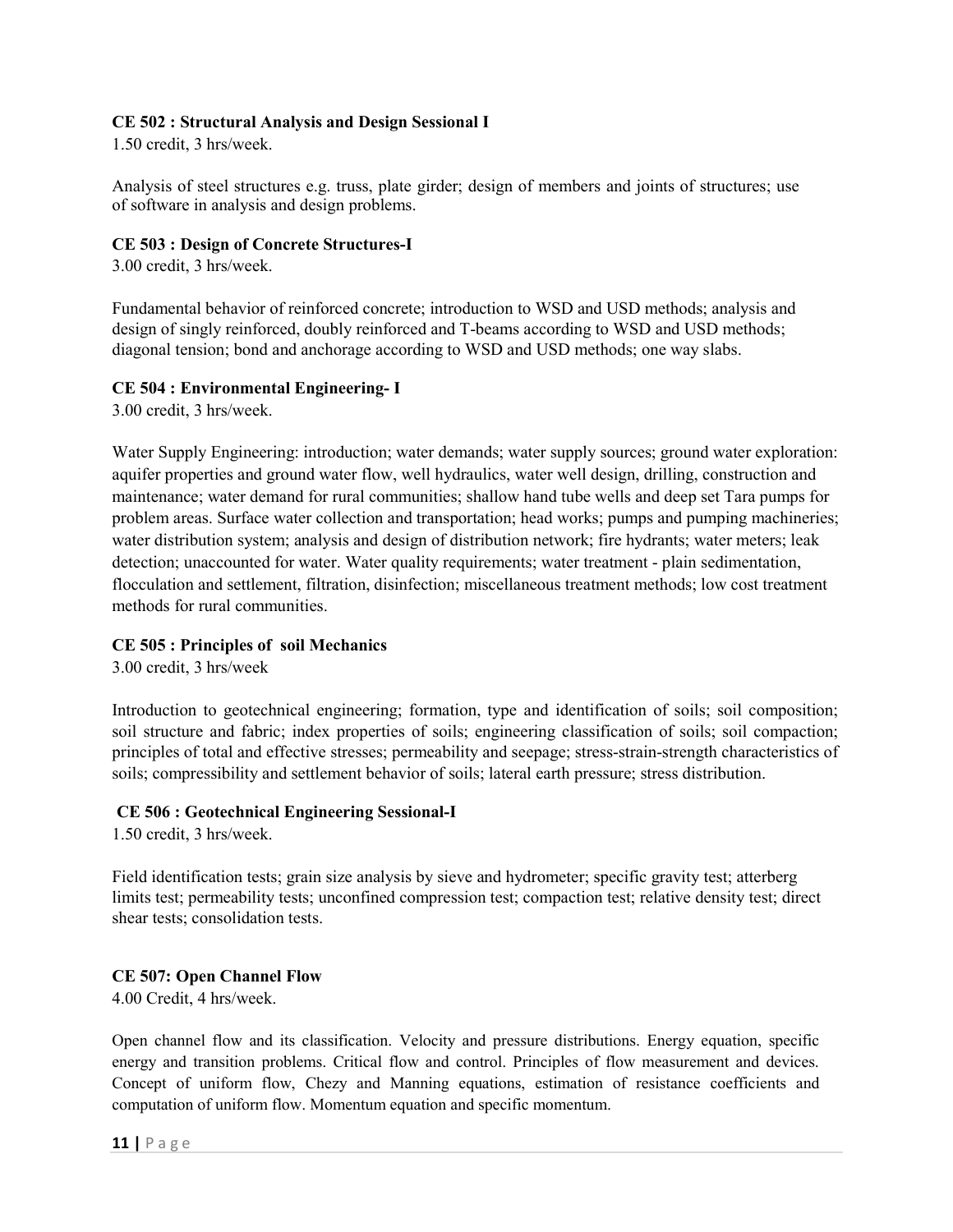Hydraulic jump. Theory and analysis of gradually varied flow. Computation of flow profiles. Design of channels.

#### CE 508: Open Channel Flow Sessional

1.5 Credit, 3 hrs/week.

Broad crested weir. Sluice gate. Venturi flume. Parshall flume. Cut throat flume. Hydraulic jump. Velocity distribution profile. Manning's roughness coefficient. Specific force and specific energy.

#### CE 601 : Structural Analysis and Design-II

3.00 credit, 3 hrs/week.

Wind and earthquake loads; approximate analysis of statically indeterminate structures. e.g. braced trusses, portal frames, mill bent and multi storied building frames; deflection of beams, trusses and frames by virtual work method; space trusses; analysis of statically indeterminate structures by consistent deformation.

#### CE 602 : Design of Concrete Structures II

4.00 credit, 4 hrs/week.

Two-way slabs; columns; footings; retaining walls, reinforced concrete floor and roof systems. Review of codes; yield line method; introduction of prestressed concrete. Analysis and preliminary design of prestressed beam section.

#### CE 603 : Concrete Structures Sessional

1.50 credit, 3 hrs/week.

Analysis and design problems based on CE-503; design of a slab bridge, simple girder bridge and a lowrise building.

#### CE 604 : Priciples of Foundation engineering

3.00 credit, 3 hrs/week.

Soil investigation techniques; settlement computation; types of foundations; bearing capacity of shallow and deep foundations; settlement and distortion of foundations; design and construction of footings, rafts and piles; slope stability analyses.

#### CE 605 : Transportation Engineering- I: Transport & Traffic Design

3.00 credit, 3 hrs/week.

Introduction to transportation engineering; development of transportation systems; elements of transportation system; transportation in Bangladesh; modal share; transportation planning concepts: collection, study and analysis of basic data; highway location and surveys; geometric design of highways: elements of design, cross-section elements, curves and sight distances; road intersections; traffic engineering: the road/traffic system, vehicle and traffic characteristics, traffic control devices, traffic studies, parking and roadway lighting; waterways and terminals.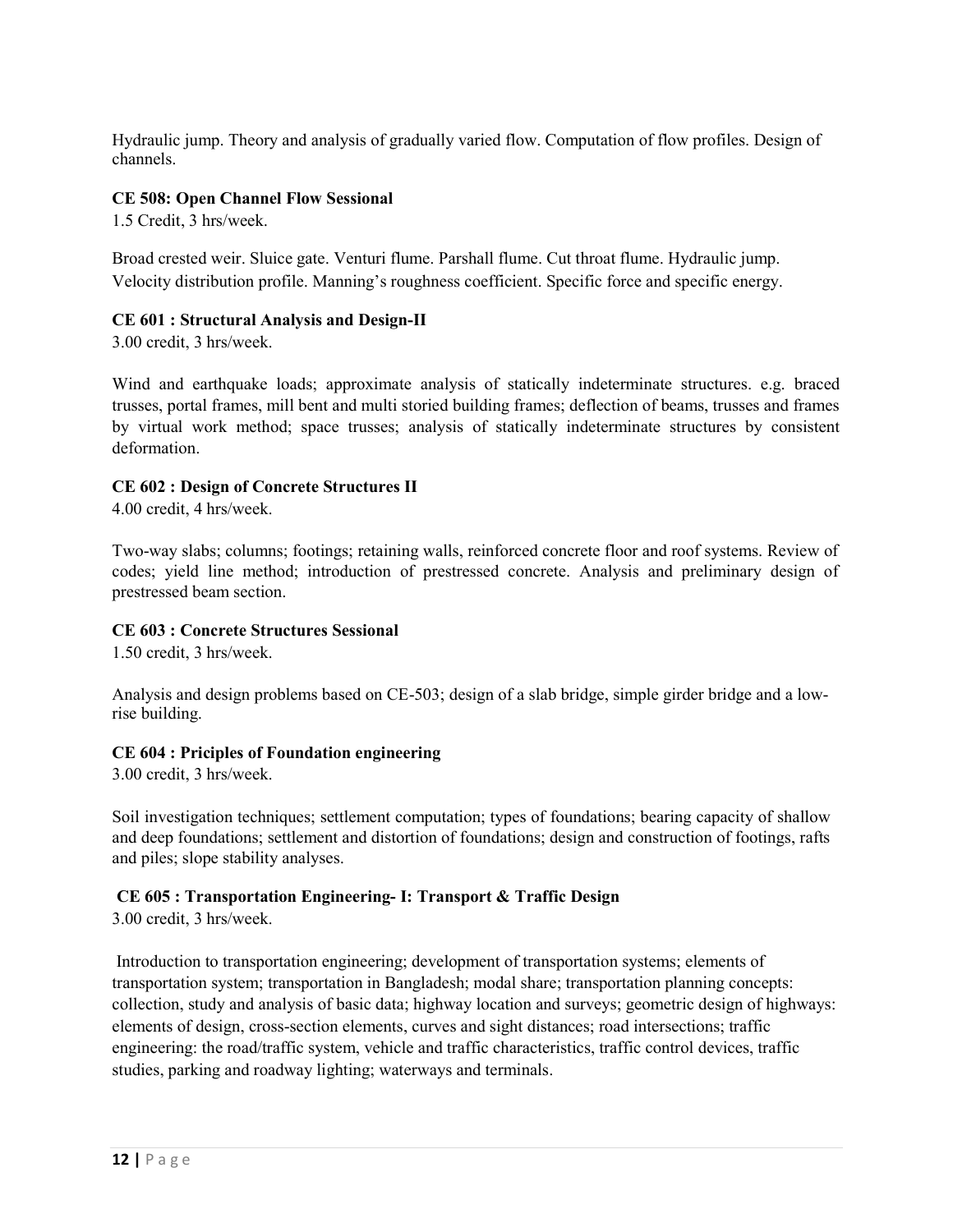#### CE 606 : Transportation Engineering Sessional-I

1.50 credit, 3 hrs/week.

Tests of bituminous materials, tests on subgrade, sub-base and base materials; bituminous mix design; roadway capacity analysis; application of analytical, simulation and statistical packages.

#### CE 607: Hydrology

3.00 Credit, 3 hrs/week.

Hydrologic cycle. Weather and Hydrology. Precipitation, Evaporation and transpiration. Infiltration. Streamflow. Application of telemetry and remote sensing in hydrologic data acquisition. Rainfall runoff relations. Hydrographs, unit hydrographs. Hydrologic routing. Statistical methods in hydrology.

#### CE 608 : Environmental Engineering Sessional

1.50 credit, 3 hrs/week.

Water and wastewater sampling techniques, sample preservation, physical, chemical and biological tests of water and wastewater; breakpoint chlorinating, alum coagulation, sampling and laboratory analysis of air, sampling and laboratory analysis of solid waste.

#### CE 700 : Project and Thesis

4.50 credit, 9 hrs/week.

Experimental and theoretical investigation of various topics in structural engineering, concrete technology, environmental engineering, transportation engineering and geotechnical engineering. Individual or group study of one or more topics from any of the above fields. The students will be required to submit thesis/project report at the end of the work.

#### CE 701 : Environmental Engineering-II

3.00 credit, 3 hrs/week.

Wastewater Engineering: introduction; water supply, sanitation and health; estimation of wastewater; wastewater collection systems; hydraulics of sewer; design, construction and maintenance of sanitary sewer and storm drainage system; sewer appurtenances; plumbing system. Microbiology of sewage and waste water; wastewater characteristics; preparatory, primary and secondary treatment methods and disposal; treatment and disposal of industrial effluents; sludge treatment and disposal; sanitation for low income communities - on-site sanitation systems for rural communities; low cost small bore sewerage for small townships; design and construction of septic tanks, soak wells and subsurface drain fields; rural sanitation in Bangladesh. Sustainability of water and sanitation services; participatory development approach in water and sanitation sector; community management of water and sanitation services; introduction to environment, environmental pollution; environment protection and management.

#### CE 702 : Transportation Engineering Engineering II: Highway Design & Railways

3.00 credit, 3 hrs/week.

Highway materials; subgrade, subbase and base courses; soil stabilization and soil aggregates in road constructions; low-cost roads; production, properties and uses of bituminous materials and mix design methods; design, construction and maintenance of flexible and rigid road pavements; equipments;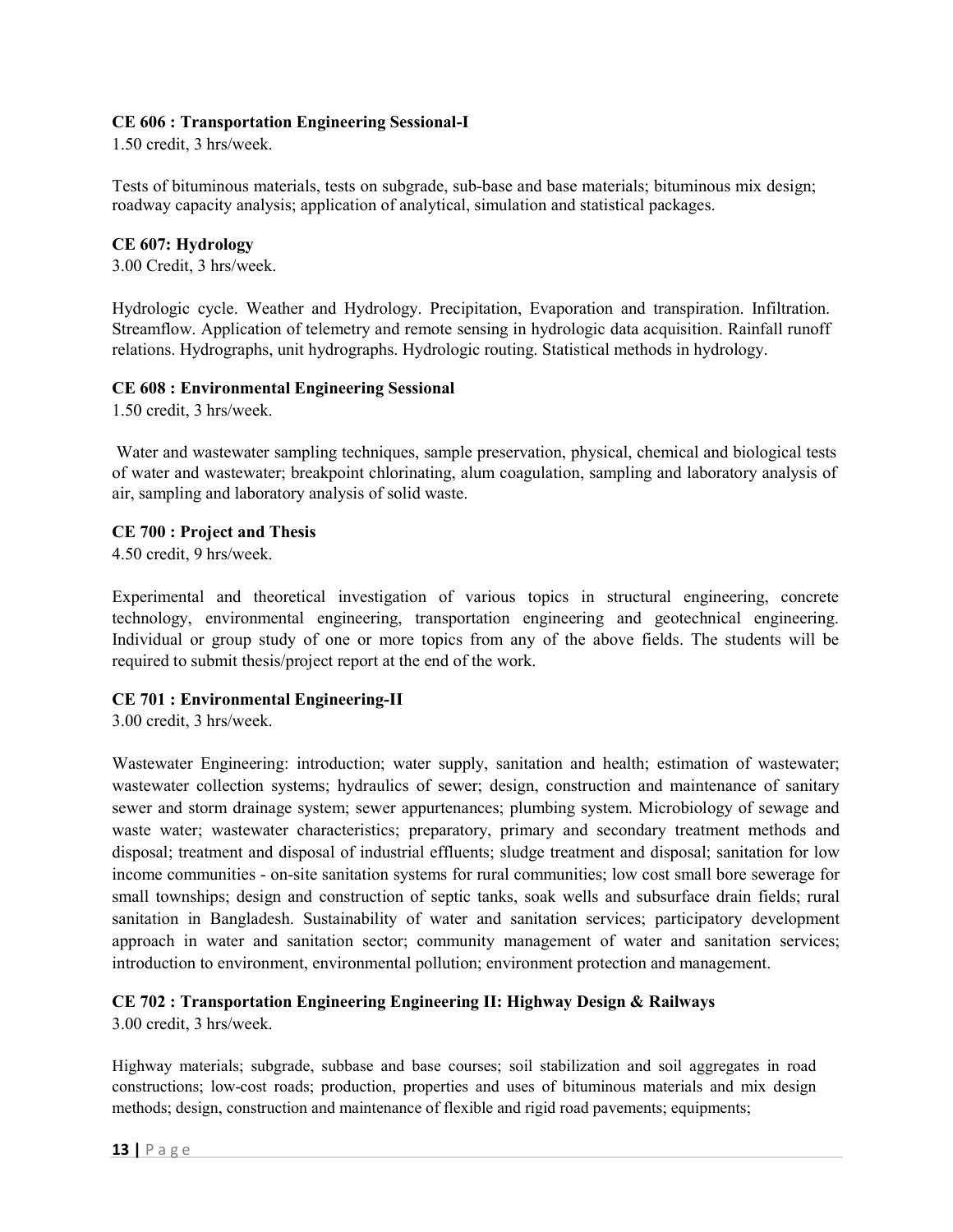railways: general requirements, alignment, permanent way, station and yards, signalling, points and crossings, maintenance.

#### CE 703 : Project Planning and Management

3.00 credit, 3 hrs/week.

Principles of management; principles of construction management; construction contracts and specifications; inspection and quality control; construction safety; construction planning and scheduling: PERT, CPM, case studies, resource scheduling; PERT: a cost accounting system, linear programming. Psychology in administration; materials management; demand forecasting; inventory control; stores management; procurement. Project planning and evaluation; feasibility reports, cash flow, pay back period, internal rate of return. Benefit-cost ratio, construction equipments and plants. Replacement studies.

#### CE 704: Structural Analysis and Design-III

4.00 credit, 4 hrs/week.

Analysis of statically indeterminate structures by displacement method; slope deflection, moment distribution, stiffness matrix; member stiffness; stiffness transformations; assembly of stiffness matrices and solution for beams, frames and trusses. Flexibility matrix. Influence lines for statically indeterminate beams, frames, arches and grids. Structural forms and their applications.

#### CE 705: Structural Analysis and Design Sessional-II

1.50 Credit, 3 hrs/week.

Design of various reinforced concrete structures, e.g. cantilever bridge and multistoried building.

#### CE 706: Irrigation and Flood Control

3.00 Credit, 3 hrs/week.

Importance of irrigation. Sources and quality of irrigation water. Soil water relationship. Consumptive use and estimation of irrigation water requirements. Methods of irrigation. Design of irrigation canal system. Irrigation structures. Irrigation pumps. Problems of irrigated land. Flood and its control.

#### CE 801 : Professional Practices and Communication

2.00 credit, 2 hrs/week.

The project cycle; project proposal; contractual provisions; techniques of specification writing; evaluation of bids; project evaluation. Interpretation of literature, documents etc.; communicating; preparation of report; industrial and labour relations; professional ethics in Civil Engineering.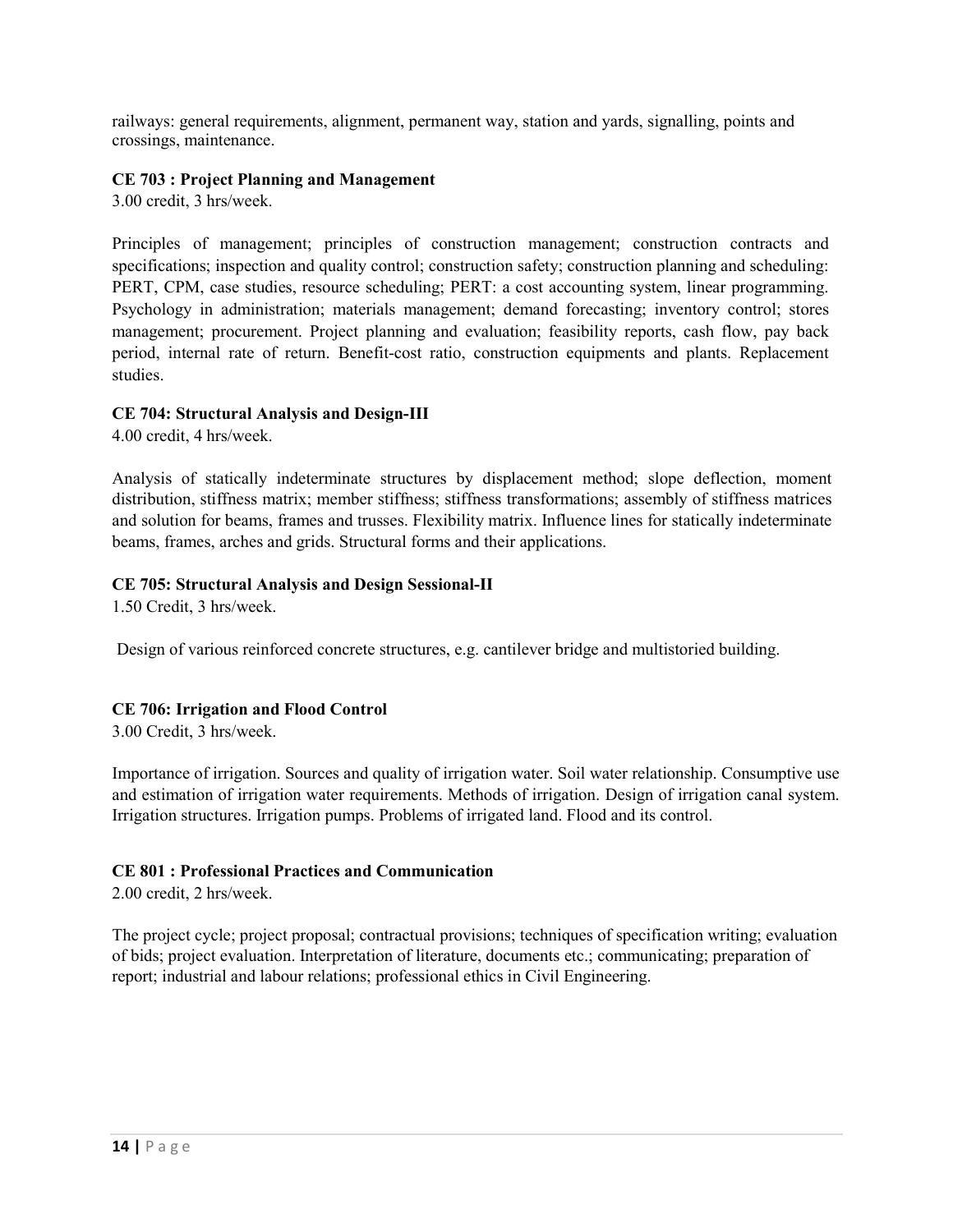#### CE 802 : Socio-Economic Aspects of Development Projects

1.50 credit, 3 hrs/week.

Economic and social structure; development and economic growth; socio-economic indicators; population, prosperity and poverty; employment of workforce; population displacement; rehabilitation strategy; productivity, land loss, land use and land ownership patterns; fisheries and aquaculture; deforestation and afforestation; communication, commerce, industries and other economic benefits; water supply, sanitation, health and nutrition; inequalities in distribution of benefits and losses; socio-economic survey; case studies.

#### CE 803 : Theory of Elasticity and Elastic Instability of Structures

2.00 credit, 2 hrs/week.

Introduction to theory of elasticity; plane stress and plane strain conditions; Two-dimensional problems in rectangular and polar coordinates; torsion of circular and noncircular shafts; instability of structures; stability functions.

#### CE 804: Prestressed Concrete

2.00 credit, 2 hrs/week.

Prestressed concretes: materials; prestressing systems; loss of prestress; analysis of sections for flexure, shear, bond and bearing; beam deflections and cable layout; partial prestress. Design of prestressed sections for flexure, shear, bond and bearing.

#### CE 805: Design of Steel Structures

2.00 credit, 2 hrs/week.

Behaviour of structural steel members and steel frames; code requirements; design of tension and compression members by WSD and LFD methods; design of beam, beam-columns; Joint design.

#### CE 806: Introduction to Finite Element Method

2.00 credit, 2 hrs/week.

Introduction to finite element method as applied to Civil Engineering problems. One dimensional stress deformation and time dependent flow problem. Two dimensional plane stress and plane strain analysis of stress deformation problems.

#### CE 807 : Dynamics of Structures

2.00 credit, 2 hrs/week.

Formulation of equation of motion; free vibration response; SDOF and MDOF systems; response to harmonic and impulse loading and vibration analysis by Rayleigh's method.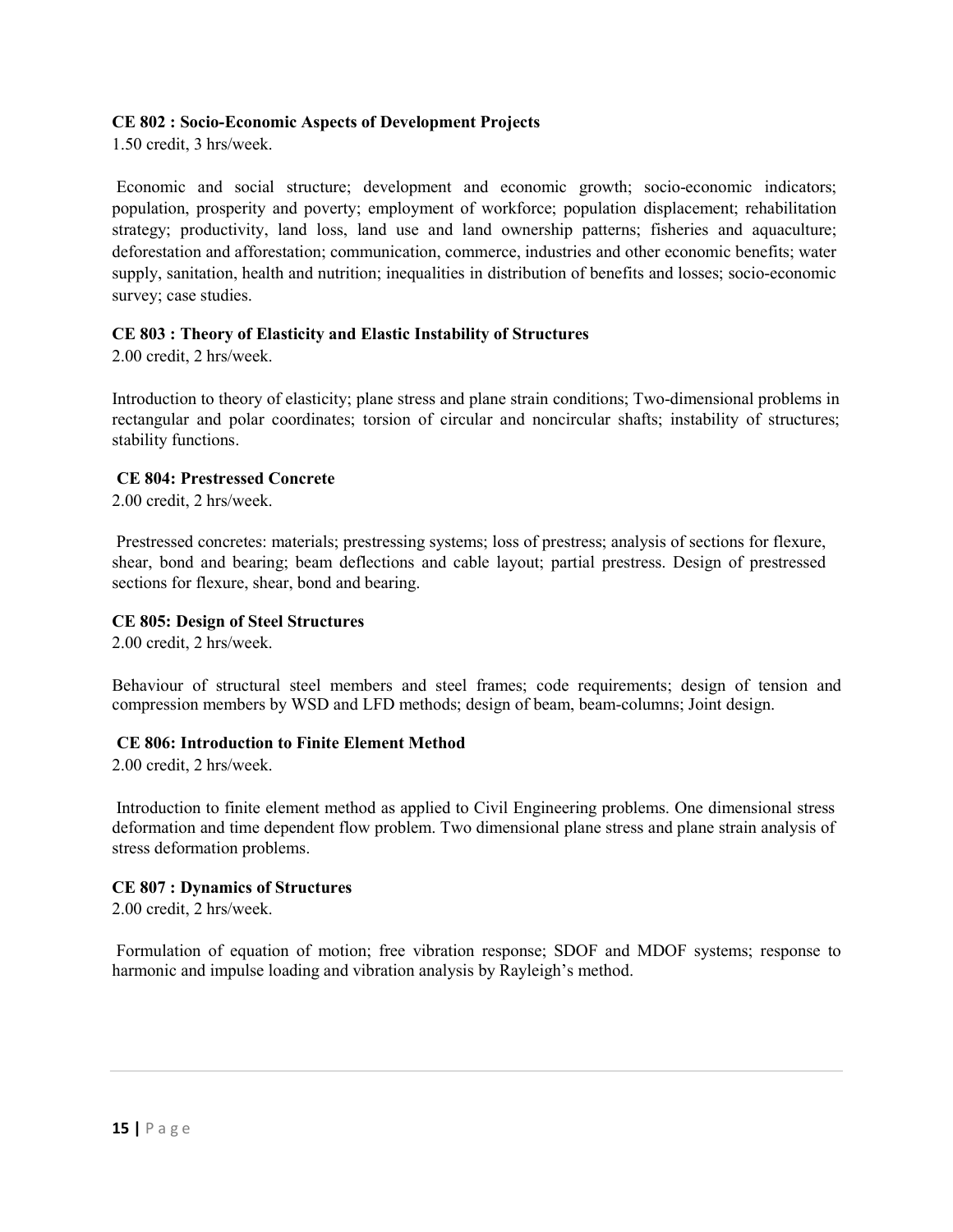#### CE 808: Structural Analysis and Design Sessional-III (Computer Aided Analysis and Design of Structures)

1.50 credit, 3 hrs/week.

Use of structural analysis and design software; design of various reinforced concrete structures, e.g. building, water tower, folded plate roof.

#### CE 809 : Solid Hazardous Waste Management

2.00 credit, 2 hrs/week.

Solid Waste Management: sources and types of solid wastes; physical and chemical properties of solid wastes; solid wastes generation; on-site handling, storage and processing; collection of solid wastes; transfer stations and transport; ultimate disposal methods; resources and energy recovery; soil pollution. Industrial solid waste collection and disposal; hazardous waste management.

#### CE 810 : Environmental Pollution Management

2.00 credit, 2 hrs/week.

Environment Pollution and Its Control: water pollution - sources and types of pollutants; waste assimilation capacity of streams; dissolved oxygen modelling; ecological balance of streams; industrial pollution; heavy metal contamination; detergent pollution and eutrophication; ground-water pollution ; marine pollution; pollution control measures - water quality monitoring and management. Air pollution sources and types of pollutants; effects of various pollutants on human health, materials and plants; air pollution meteorology; global warming and greenhouse effects ; air pollution monitoring and control measures.

#### CE 811 : Sustainable Environmental Management

2.00 credit, 2 hrs/week.

Environment and Development Projects: environment and sustainable development; environmental policies and legislation; environmental implication of sectoral development; environmental quality standards; environmental issues and priorities; environmental impact assessment of development schemes - baseline studies, assessment methodologies; economics of environmental management; special topics.

#### CE 812 : Design of Water Supply, Sanitation and Sewerage System Sessional

1.50 credit, 3 hrs/week.

Design of water supply and sewage system; design of water and wastewater treatment plant; computer application in environmental engineering, field visits and reporting.

#### CE 813 : Earth Retaining Structure

2.00 credit, 2 hrs/week.

Foundation for structures subjected to lateral loads; retaining walls and abutments; operation and methods of construction, dewatering and slurry-wall construction. Flexible earth retaining structures, sheet piles, cofferdams, caissons; machine foundations- elementary vibrations, shear modulus and elastic constants, foundation design for vibration, fundamentals of soil liquefaction.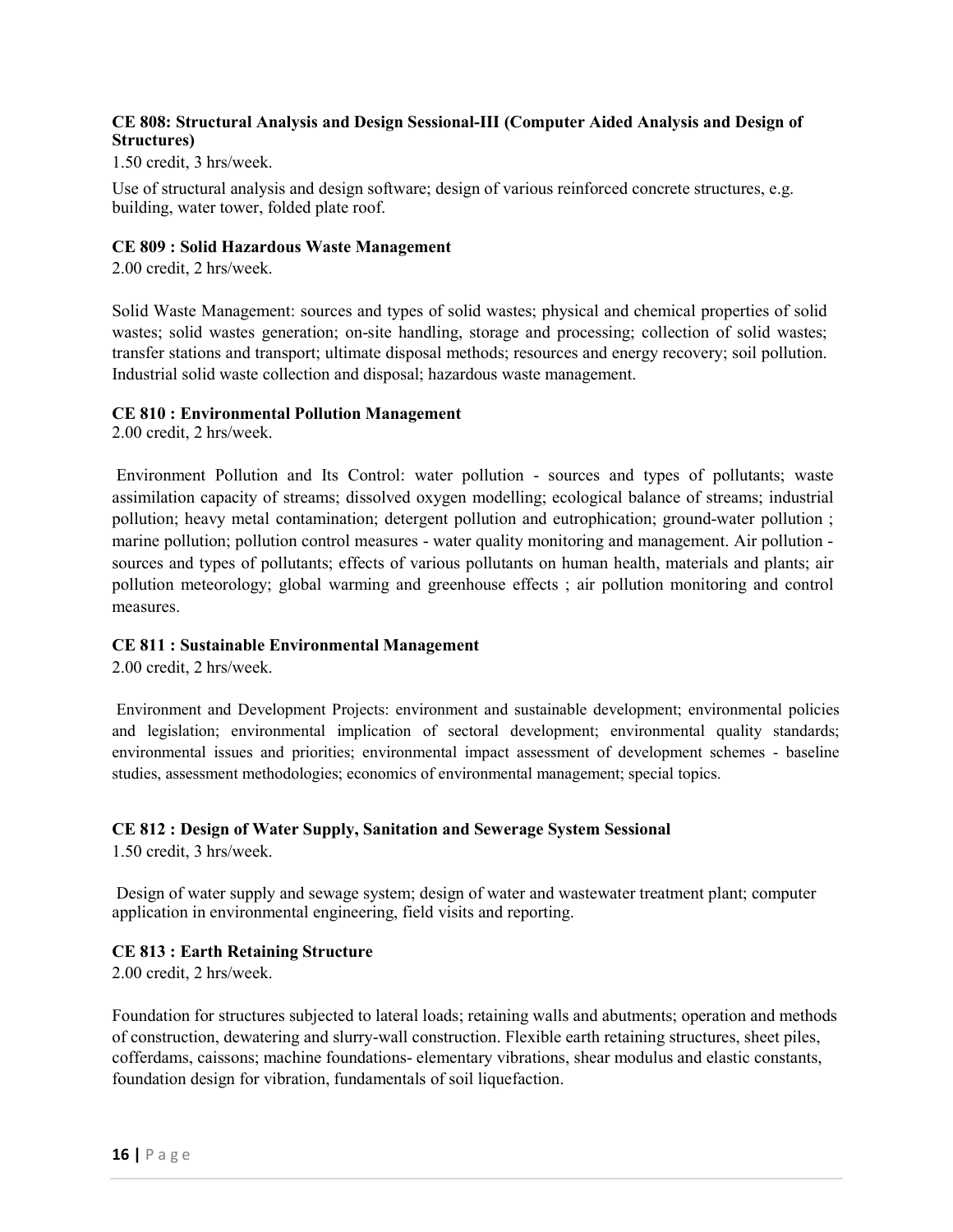#### CE 814 : Elementary Soil Dynamics

2.00 credit, 2 hrs/week.

Foundation for structures subjected to lateral loads; retaining walls and abutments; operation and methods of construction, dewatering and slurry-wall construction. Flexible earth retaining structures, sheet piles, cofferdams, caissons; machine foundations- elementary vibrations, shear modulus and elastic constants, foundation design for vibration, fundamentals of soil liquefaction.

#### CE 815 : Soil-Water Interaction

2.00 credit, 2 hrs/week.

Introduction to critical state soil mechanics, SHANSEP and stress path methods; Stress deformation and failure of soil masses. One, two and three dimensional consolidation problems; pore pressure coefficients; soil structure-interaction; earthquake and liquefaction problems; soil improvement; numerical solution of geotechnical engineering problems.

#### CE 816 : Geotechnical Engineering Sessional-II

1.50 credit, 3 hrs/week.

Computer aided design of foundations, retaining walls and reinforced soils, slope stability analysis, techniques of soil improvement, use of computer in geotechnical engineering.

#### CE 817 : Transportation Engineering III: Traffic Planning & Management

2.00 credit, 2 hrs/week.

The transportation planning process; traffic management concepts; traffic accident investigations; city road and street networks: grade separation and interchanges, pedestrian and bicycle facilities. The urban bypass; environmental aspects of highway traffic and transportation projects; elements of traffic flow.

#### CE 818 : Transportation Engg IV: Pavement Management, Drainage and Airport

2.00 credit, 2 hrs/week.

Highways drainage and drainage structures. Evaluation and strengthening of pavements; importance, advantages and trends in air transportation; planning and design of airports; aircraft characteristics related to airport design; types and elements of airport planning studies; airport configuration; geometric design of the landing area; Terminal area; heliports; design of airport pavements; lighting, marking and signing; Airport drainage.

#### CE 819 : Transportation Engg V: Urban Transportation Planning and Management

2.00 credit, 2 hrs/week.

Highway needs study; highway planning, economics and financing; evaluation and analysis of transportation projects. management, monitoring; organization and implementation of transportation projects; selected case studies; traffic engineering administration and legislation; urban public transportation and freight movement.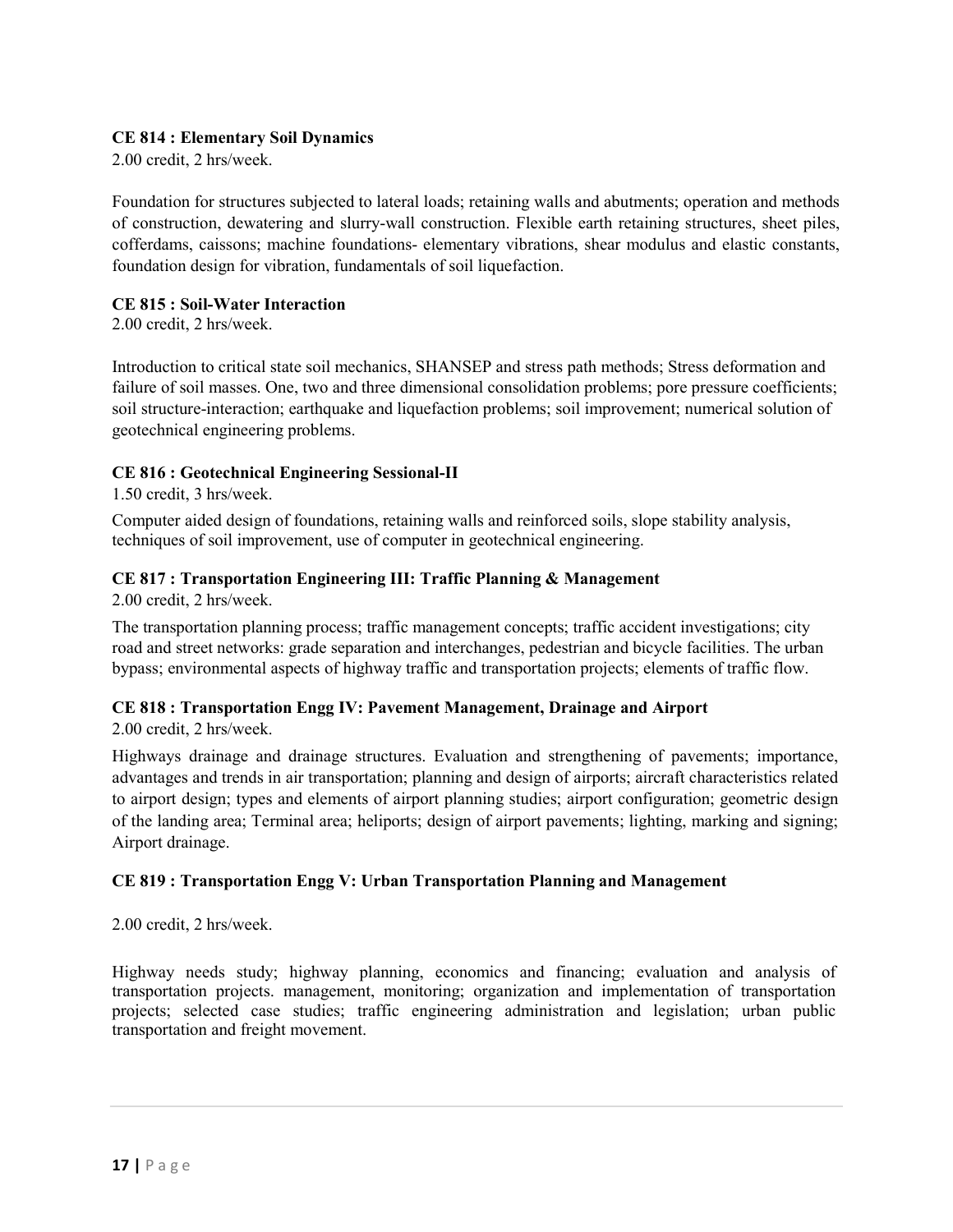#### CE 820 : Transportation Engineering Sessional II: Pavement Design and Traffic Studies

1.50 credit, 3 hrs/week.

Design of rigid and flexible highway and air field pavements; geometric design: road intersections and interchanges; capacity calculations; traffic studies and design.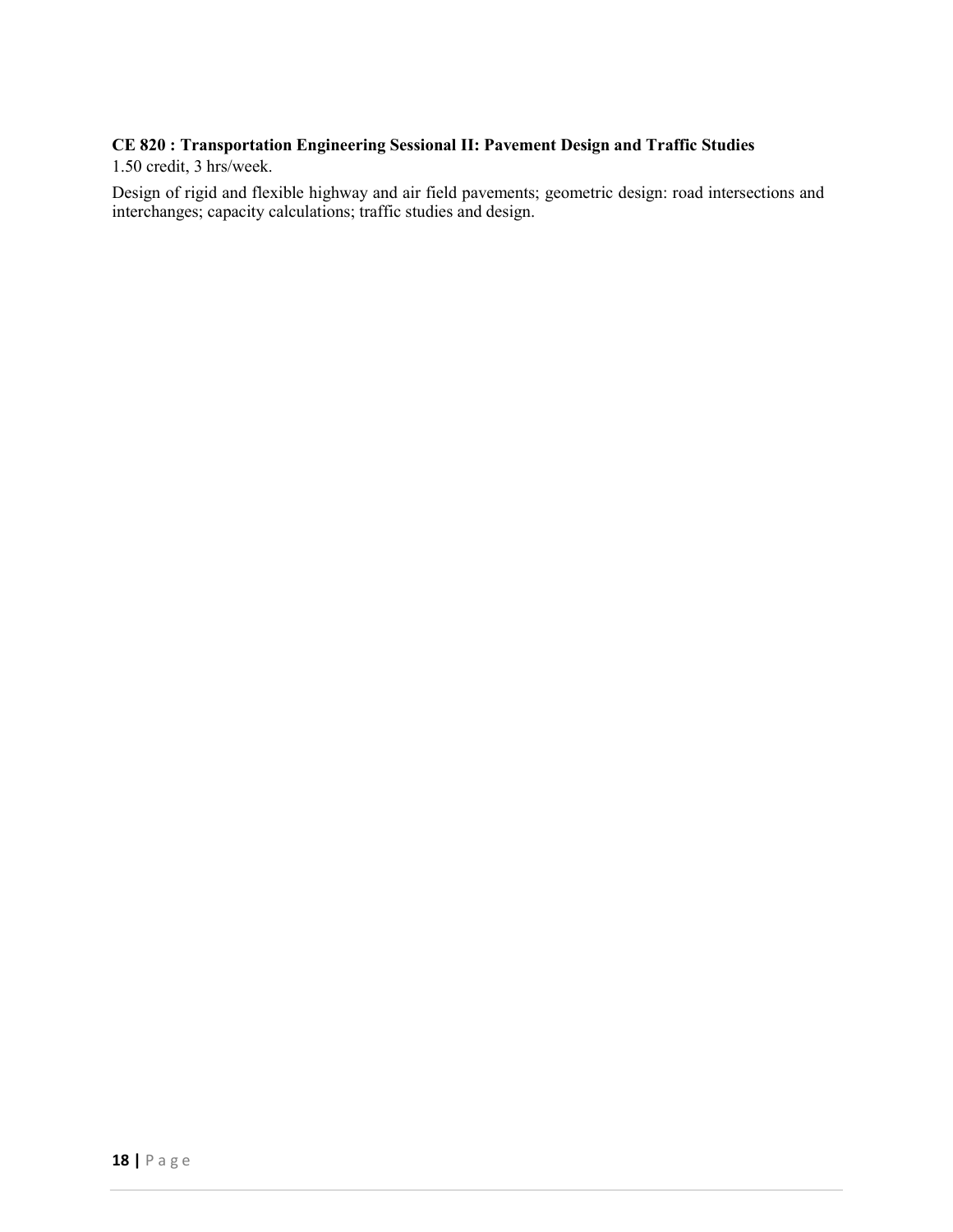#### Phy 101: Physical optics, Heat, Waves and oscillation

3.00 Credit, 3 hrs/week.

Physical Optics: theories of light: Huygen's principle and construction. Interference of light: Young's double slit experiment, Fresnel bi-prism, Newton's rings, interferometers. Diffraction of light: Fresnel and Fraunhoffer diffraction, diffraction by single slit, diffraction by double slit, diffraction gratings, polarization, production and analysis of polarized light, optical activity, optics of crystals.

Heat and Thermodynamics: Temperature, zeroth law of thermodynamics. Thermometers: constant volume, platinum resistance, thermocouple. First law of thermodynamics and its application, molar specific heats of gases, isothermal and adiabatic relations, work done by a gas. Kinetic theory of gases: explanation of gas laws, kinetic interpretation of temperature, equipartition of energy and calculation of ratio of specific heats, mean free path, Vander Waals equation of state, second law of thermodynamics: reversible and irreversible processes, Carnot cycle, efficiency, Carnot's theorem, entropy.

Waves and Oscillations. oscillations: Simple harmonic motion, damped simple harmonic oscillations, forced oscillations, resonance, vibrations of membranes and columns. Combination and composition of simple harmonic motions, Lissajous' figures. Transverse and longitudinal nature of waves, travelling and standing waves, intensity of a wave, energy calculation of progressive and stationary waves, phase velocity, group velocity. Sound waves: velocity of longitudinal wave in a gaseous medium. Doppler effect. architectural acoustics: Sabine's formula, requisites of a good auditorium.

#### Phy 102: Physics Sessional

#### 1.50 Credit, 3 hrs/week.

Determination of the specific heat of a liquid by the method of cooling. Determination of the thermal conductivity of a bad conductor by Lee's method. Determination of the pressure co-efficient of air by constant volume air thermometer. Determination of the frequency of a tuning fork by Melde's apparatus.

Determination of the focal length of concave lens by auxiliary lens method. Measurement of unknown resistance and verification of the laws of resistance by P.O. (Post Office ) box. Comparison of the

E.M.F's of two cells by potentiometer. Determination of the mechanical equivalent of heat by electrical method. Determination of the radius of curvature of a plano-convex lens by Newton's ring method. Determination of threshold frequency for the photoelectric effect of a photocathode and the value of the Planck's constant. To plot thermo-electromotive force-temperature (calibration) curve for a given thermocouple. Determination of the melting point of a solid using the calibration curve. Determination of the specific rotation of sugar solution by a polarimeter. Determination of the temperature co-efficient of the resistance of the material of a wire. Determination of the refractive index of the material of a prism using spectrometer. Determination of the spring constant and the effective mass of a loaded spring.

#### Phy 201: Structure of matter, Electricity and magnetism and Modern physics

3.00 Credit, 3 hrs/week.

Structure Matter: States of matter: solid, liquid and gas. Classification of solids: amorphous, crystalline, ceramics and polymers. Atomic arrangement in solids. Different types of bonds in solids: metallic, Vander Waals, covalent and ionic bond, packing in solids, interatomic distances and forces of equilibrium, x-ray diffraction; Bragg's law. Plasticity and elasticity. Distinction between metal, insulator and semiconductor.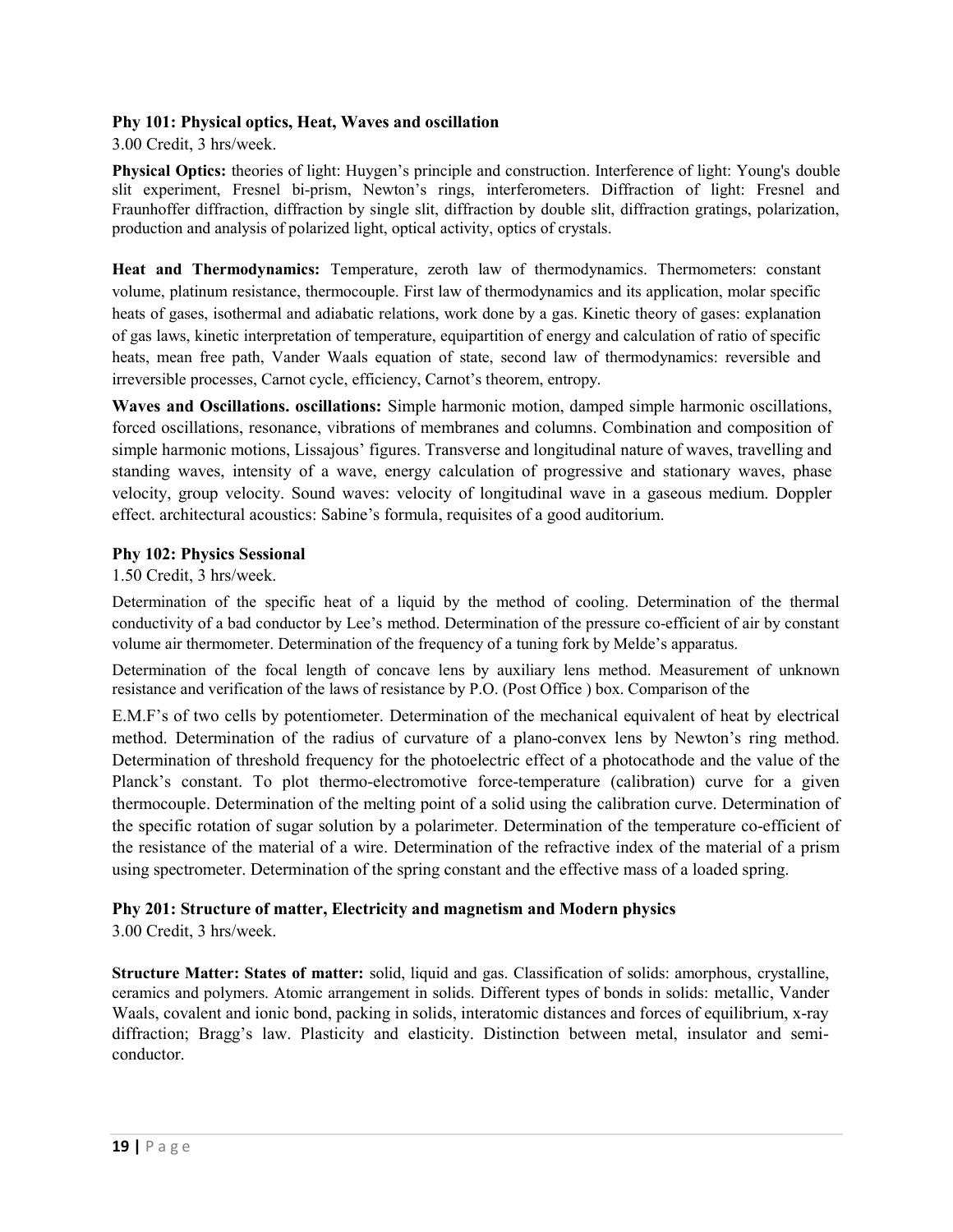Electricity and Magnetism: Electric charge, Coulomb's law. the electric field: calculation of the electric field strength, E; a dipole in an electric field, electric flux and Gauss's law, some application of Gauss's law; electric potential V, relation between E and V, electric potential energy. Capacitors; capacitance, dielectrics: an atomic view, dielectrics and Gauss's law; current and resistance: current and current density, Ohm's law, resistivity: an atomic view, Ampere's law, Faraday's law, Lenz's law, self inductance and mutual inductance.

Magnetic properties of matter: magnetomotive force, magnetic field intensity, permeability, susceptibility, classifications of magnetic materials, magnetisation curves. Modern Physics. Michelson

Morley's experiment, Galilean transformation, special theory of relativity, Lorentz-transformation, relative velocity, length contraction, time dilation, mass-energy relation. Photo-electric effect, Compton effect, de-Broglie wave, Bohr's atom model. Radioactive decay, half life, mean life, isotopes, nuclear binding energy, alpha, beta, gamma decay.

#### Chem 101 : Chemistry-I

3.00 Credit, 3 hrs/week.

Atomic structure, periodic table, chemical bonds. Chemistry of cement, silicates and limes. Physical and chemical properties of water. Different types of solutions, concentration units. Chemical equilibria and thermochemistry.

#### Chem 102 : Inorganic Quantitative Analysis (Sessional)

1.5 Credit, 3 hrs/week.

Volumetric analysis: acid-base titration, oxidation-reduction titrations, determination of Fe, Cu and Ca volumetrically.

#### Chem 201 : Chemistry-II

3.00 Credit Hours, 3 hrs/week.

Reactions kinetics: rate of chemical reactions; order and molecularity of reactions, different types of rate expressions, methods of determining rate and order, effect of temperature on reaction rate and energy of activation. Colloid and colloidal solution: classification, preparation, purification, properties, protective action and application of colloids. Chemical corrosion: introduction to chemical corrosion, corrosion of metals and alloys in dry and wet environments, mechanism of corrosion, atmospheric and soil corrosion and their protective measures. Chemistry of environmental pollution: environment and its characteristics, chemistry of toxic metal and non-metal pollutants, analytical techniques used in the determination of pollutants, chemical concept of DO, BOD, COD and threshold odor number, chemistry involved in water treatment plants, quality of industrial waste water.

Polymers: chemistry of polymerization, different types of polymers and their properties, polymer degradation, elastomers and composite materials.

Paints and varnishes: introduction to paints and varnishes, pretreatment of the surface, metallic, nonmetallic and organic protective coating, types of paints and their uses.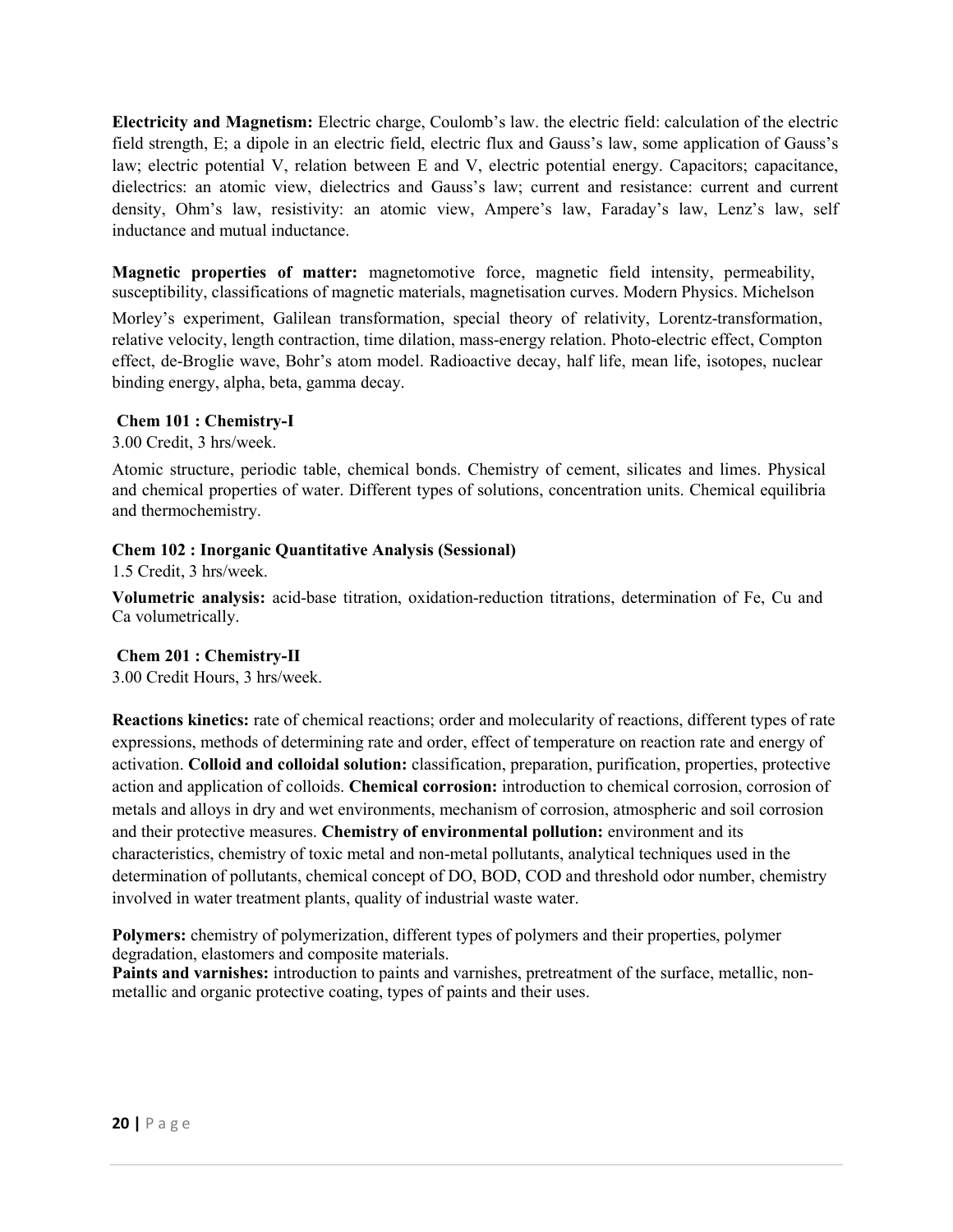#### Math 101: Differential and Integral Calculus

3.00 Credit, 3 hrs/week.

Differential Calculus: Limit, Continuity and differentiability. n-th derivatives of standard functions.

Leibnit'z theorem. Rolle's theorem, Mean value theorem. Expansion in finite and infinite forms.

Indeterminate form. Partial differentiation. Euler's theorem. Tangent and Normal. Subtangent and subnormal in partial and polar co-ordinates. Maxima and minima of functions of single variables. Curvature.

Integral Calculus: Integration by parts. Standard integrals. Integration by the method of successive reduction. Definite integrals. Improper integrals. Beta function. Gama function. Multiple integrals. Area, Volume of solids of revolution

#### Math 201: Differential Equation and Statistics

3.00 Credit, 3 hrs/week.

Differential Equation: Definition. Formation of differential equations. Solution of first order differential equations by various methods. Solution of differential equation of first order and higher degrees. Solution general linear equations of second and higher orders with constant co-efficient. Solution of Euler's homogeneous linear equations. Solution of differential equations in series by the method of Frobenius. Bessel's functions, Legendre's polynomials and their properties.

Partial Differential Equation: Introduction. Equations of the linear and non-linear first order. Standard forms. Linear equations of higher order-. Equations of the second order with variable co-efficient.

Statistics: Frequency distribution. Mean, median, mode and other measures of central tendency. Standard deviation and other measures of dispersion. Moments, skewness and kurtosis. Elementary probability theory and discontinuous probability distribution, e.g. binomial, poison and negative binomial. Continuous probability distributions, e.g. normal and exponential. Characteristics of distributions. Elementary sampling theory. Estimation. Hypothesis testing and regression analysis.

#### Math 301: Matrices, Vectors and Laplace Transform

#### 3.00 Credit, 3 hrs/week.

Matrices: Definition of matrix. Algebra of matrices. Multiplication of matrices. Transpose of a matrix and inverse of matrix. Rank and elementary transformation of matrices. Solution of linear equations. Linear dependence and independence of vector. Quadratic forms. Matrix polynomials. Determination of characteristic roots and vectors. Null space and nullity of matrix. Characteristic subspace of matrix. Vector Analysis: Scalars and vectors, equality of vectors. Addition and subtraction of vectors. Multiplication of vectors by scalars. Position vector of a point. Resolution of vectors. Scalar and vector product of two vectors and their geometrical interpretation. Triple products and multiple products. Application to geometry and mechanics. Linear dependence and independence of vectors. Differentiation and integration of vectors together with elementary applications. Definition of line, surface and volume integral. Gradient, divergence and curl of point functions. Various formulae. Gauss's theorem, stoke's theorem, Green's theorem and their applications.

Laplace Transforms: Definition. Laplace transforms of some elementary functions. Sufficient conditions for existence of Laplace transforms. Inverse Laplace transforms. Laplace transforms of derivatives. The unit step function. Periodic function. Some special theorems on Laplace transforms. Partial fraction. Solutions of differential equations by Laplace transforms. Evaluation of improper integral.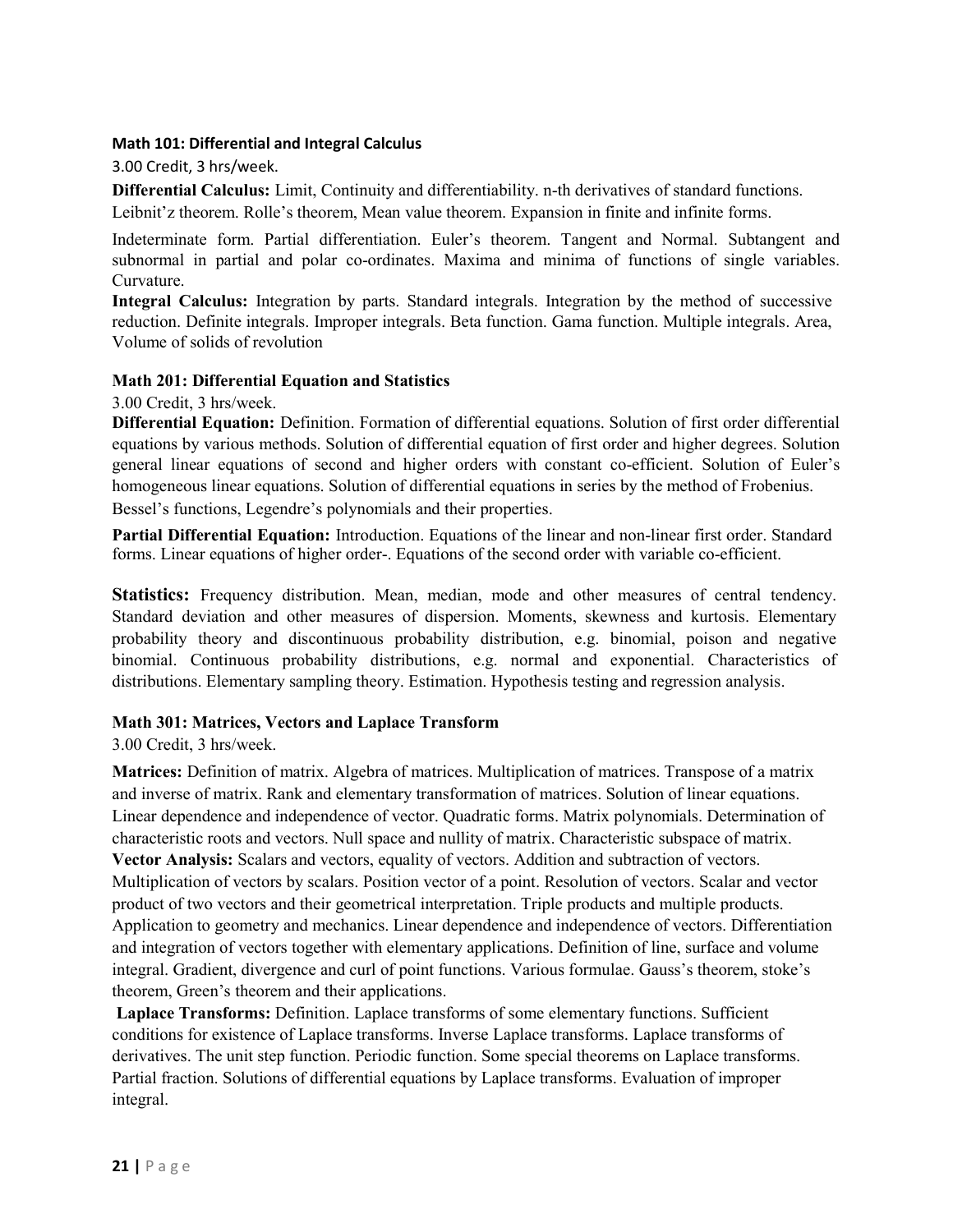#### Math 401 : 3-D Co-ordinate Geometry, Fourier Analysis, Harmonic Functions

3.00 Credit, 3 hrs/week.

3-D Co-ordinate Geometry: System of co-ordinates. Projection. Direction Cosines. Equations of planes and lines. Angle between lines and planes. Distance from a point to a plane. Co-planar lines. Shortest distance between two given straight lines. Standard equation of conicoids; sphere ellipsoid. Hyperboloid of one sheet, hyperboloid of two sheets. Tangent planes. Normal lines. Condition of tangency.

Fourier Analysis: Real and complex form. Finite transform. Fourier Integral. Fourier transforms and their uses in solving boundary value problems. Harmonic functions: Definition of harmonics. Laplace equation in cartesian, polar cylindrical and spherical co-ordinates. Solutions of these equations together with applications. Gravitational potential due to a ring. Steady-state temperature. Potential inside or outside of a sphere.

#### Properties of harmonic functions.

#### EEE 201 : Basic Electricity Sessional

0.75 Credit, 3 hrs/week.

Laboratory Experiments based on Basic Electricity (Electrical units and standards, Electrical network and circuit solution series, parallel and mesh current methods. Instantaneous current, voltage and power, effective current and voltage, average power. Sinusoidal single phase RLC circuits: phasor algebra, balanced three phase circuits. Electrical wiring for residential and commercial loads. Introduction to transformers and induction motors.)

#### Hum 101: English

2 Credit, 2 hrs/week.

English phonetics: the places and manners of articulation of the English sounds. Vocabulary English grammar: construction of sentences, some grammatical problems. comprehension. Composition on current affairs. Precis writing. Report writing. Commercial correspondence and tenders. Short stories written by some well known classic writers.

#### Hum 102: Developing English Language Skills

#### 0.75 Credit, 3 hrs/week.

Reading skill: skimming, scanning, predicting, inferring; analysis and interpretation of texts; omprehension from literary and non-literary texts. Writing skill: product approach, process approach: brain storming, self-evaluation, peer evaluation, revision/rewriting, teacher's evaluation; techniques of writing: comparison and contrast, problem and solution, cause and effect, classification, illustration; writing paragraph, essay and report. Listening skill: listening to recorded texts; learning to take useful notes and answering questions. Speaking skill: dialogue in peer work; participation in discussion and debate; extempore speech; narrating events; story telling; presentation.

#### Hum 201: Sociology and Government

4.00 Credit, 4 hrs/week.

Sociology: Scope, some Basic Concepts. Social evolution and techniques of production, culture and civilization. Social structure of Bangladesh. Population and world resources. Oriental and Occidental societies, Industrial revolution. Family urbanization and industrialization, Urban Ecology, Co-operative and Socialist movements. Rural Sociology.

Government: Some basic concepts of government and Politics. Functions, organs and forms of modern state and Government; socialism, Fascism, Marxism, U.N.O. Government and politics of Bangladesh. Some major administrative systems of developed countries. Local self-government.